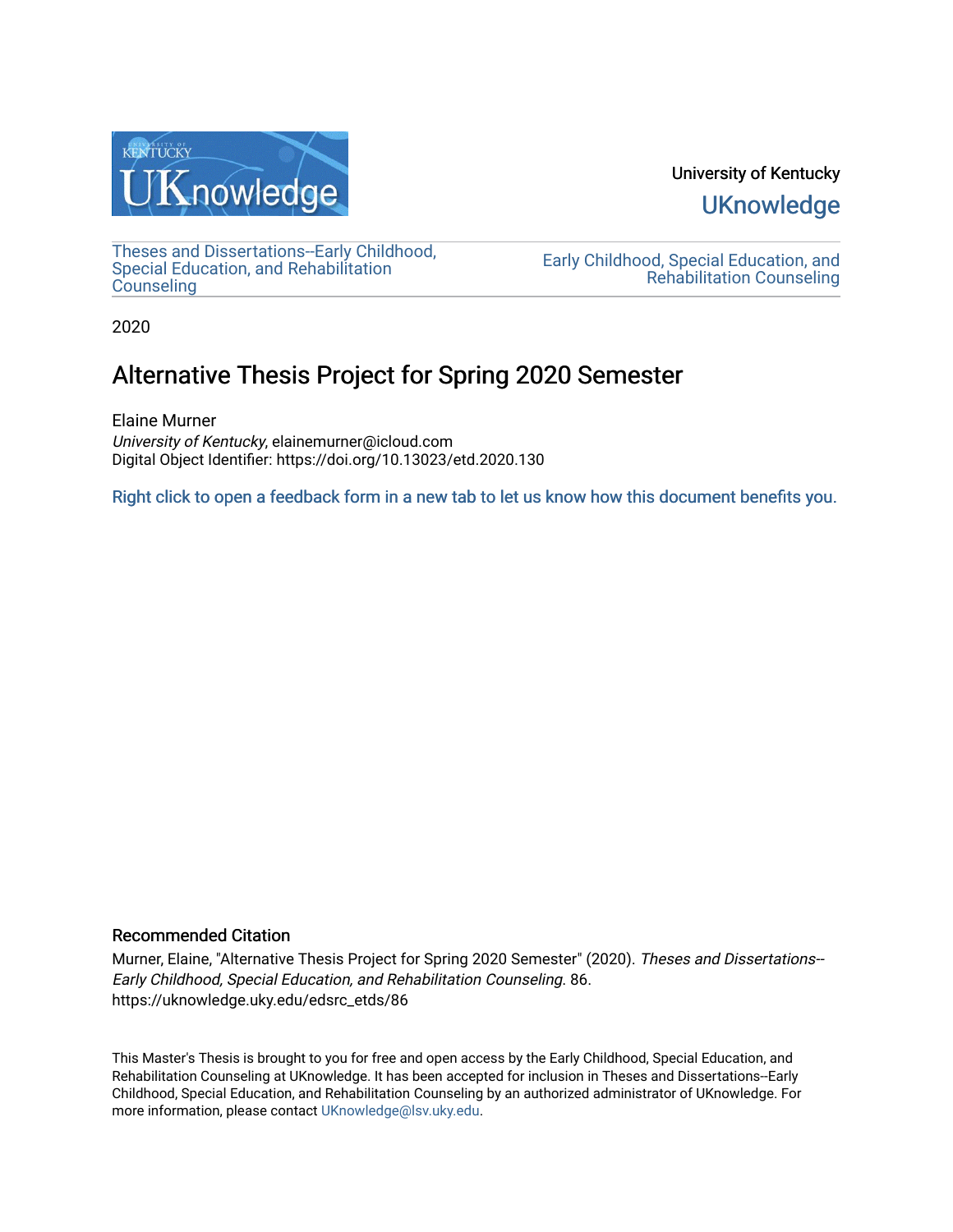# STUDENT AGREEMENT:

I represent that my thesis or dissertation and abstract are my original work. Proper attribution has been given to all outside sources. I understand that I am solely responsible for obtaining any needed copyright permissions. I have obtained needed written permission statement(s) from the owner(s) of each third-party copyrighted matter to be included in my work, allowing electronic distribution (if such use is not permitted by the fair use doctrine) which will be submitted to UKnowledge as Additional File.

I hereby grant to The University of Kentucky and its agents the irrevocable, non-exclusive, and royalty-free license to archive and make accessible my work in whole or in part in all forms of media, now or hereafter known. I agree that the document mentioned above may be made available immediately for worldwide access unless an embargo applies.

I retain all other ownership rights to the copyright of my work. I also retain the right to use in future works (such as articles or books) all or part of my work. I understand that I am free to register the copyright to my work.

# REVIEW, APPROVAL AND ACCEPTANCE

The document mentioned above has been reviewed and accepted by the student's advisor, on behalf of the advisory committee, and by the Director of Graduate Studies (DGS), on behalf of the program; we verify that this is the final, approved version of the student's thesis including all changes required by the advisory committee. The undersigned agree to abide by the statements above.

> Elaine Murner, Student Dr. Justin Lane, Major Professor Dr. Melinda Ault, Director of Graduate Studies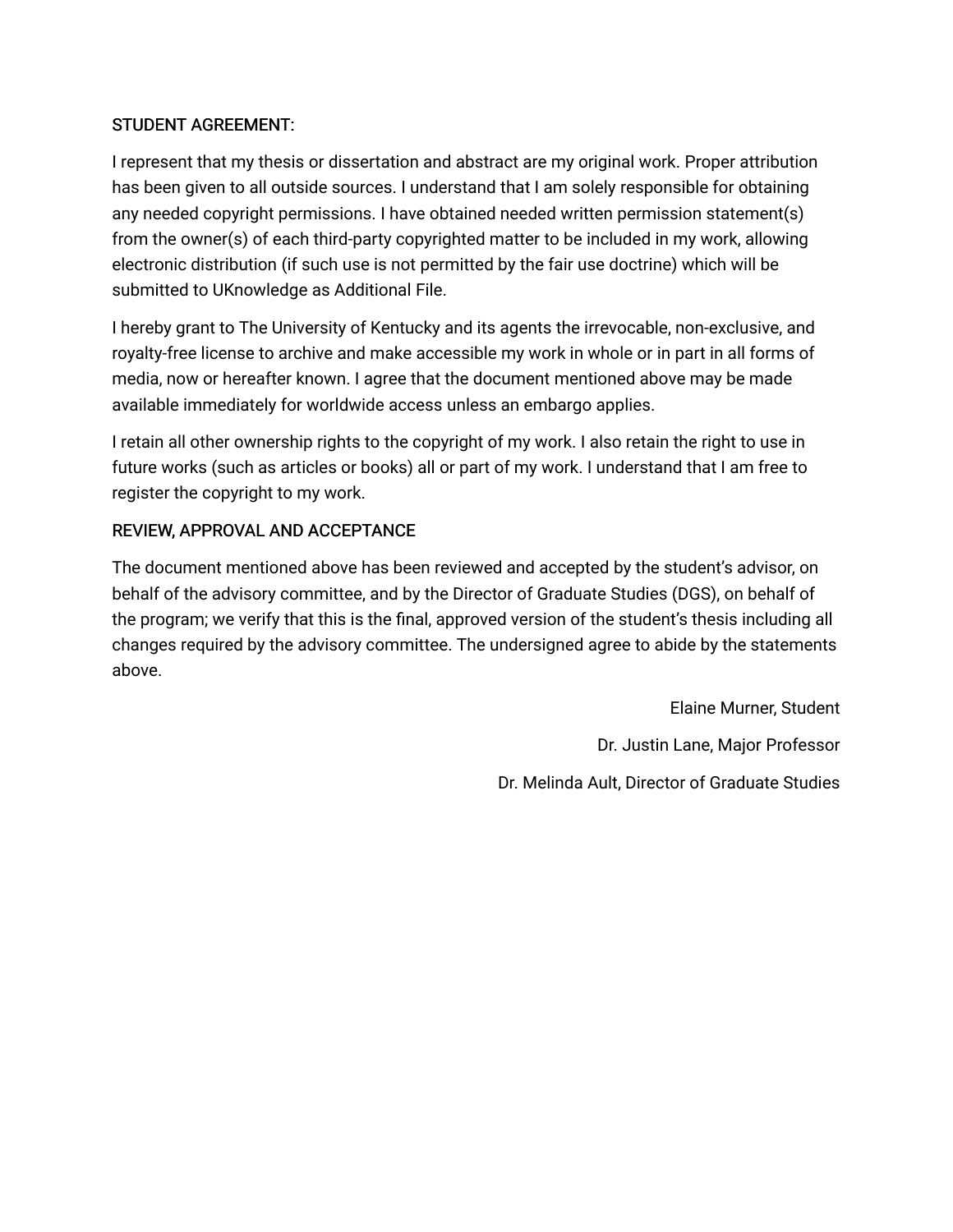# ALTERNATIVE THESIS PROJECT FOR SPRING 2020 SEMESTER

# THESIS  $\mathcal{L}_\text{max}$  , and the contract of the contract of the contract of the contract of the contract of the contract of the contract of the contract of the contract of the contract of the contract of the contract of the contr

 $\mathcal{L}_\text{max}$ 

A thesis submitted in partial fulfillment of the requirements for the degree of Master of Science in Education in the College of Education at the University of Kentucky

By

Elaine Murner

Lexington, Kentucky

Director: Dr. Melinda Ault, Associate Professor in Early Childhood, Special Education, and Counselor Education

Lexington, Kentucky

2020

Copyright © Elaine Murner 2020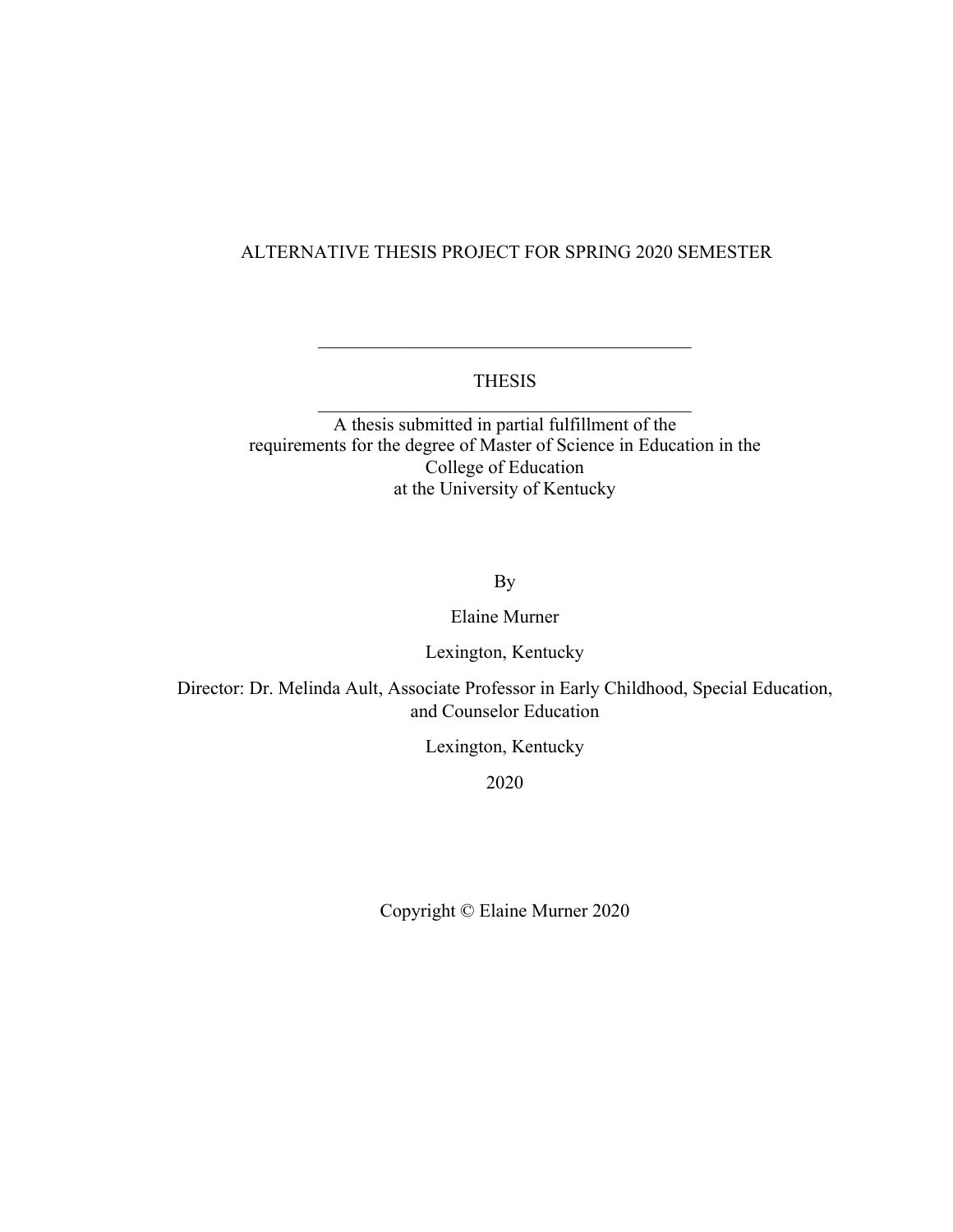### ABSTRACT OF THESIS

### ALTERNATIVE THESIS PROJECT FOR SPRING 2020 SEMESTER

#### Overview of Alternative Thesis Project

During the Spring 2020 semester, students within the special education program were conducting applied thesis projects within typical contexts as part of their fulfillment of the requirements of a master's degree program. Due to the coronavirus disease 2019 (COVID-19), public schools and related facilities closed with no plans to reopen within the time frame to allow for graduation for students in the last semester of their graduate program. Students were allowed to complete an alternative thesis assignment in the form of responding to writing prompts followed by an oral defense of the written products, along with questions related to their field of study. The following written prompts were assigned as an alternative to an applied thesis project:

*Alternate Thesis Project* 

*Spring 2020*

*The deadline for submitting responses is April 6. Responses should be emailed to all members of your committee. You will complete an oral defense on the date that you have*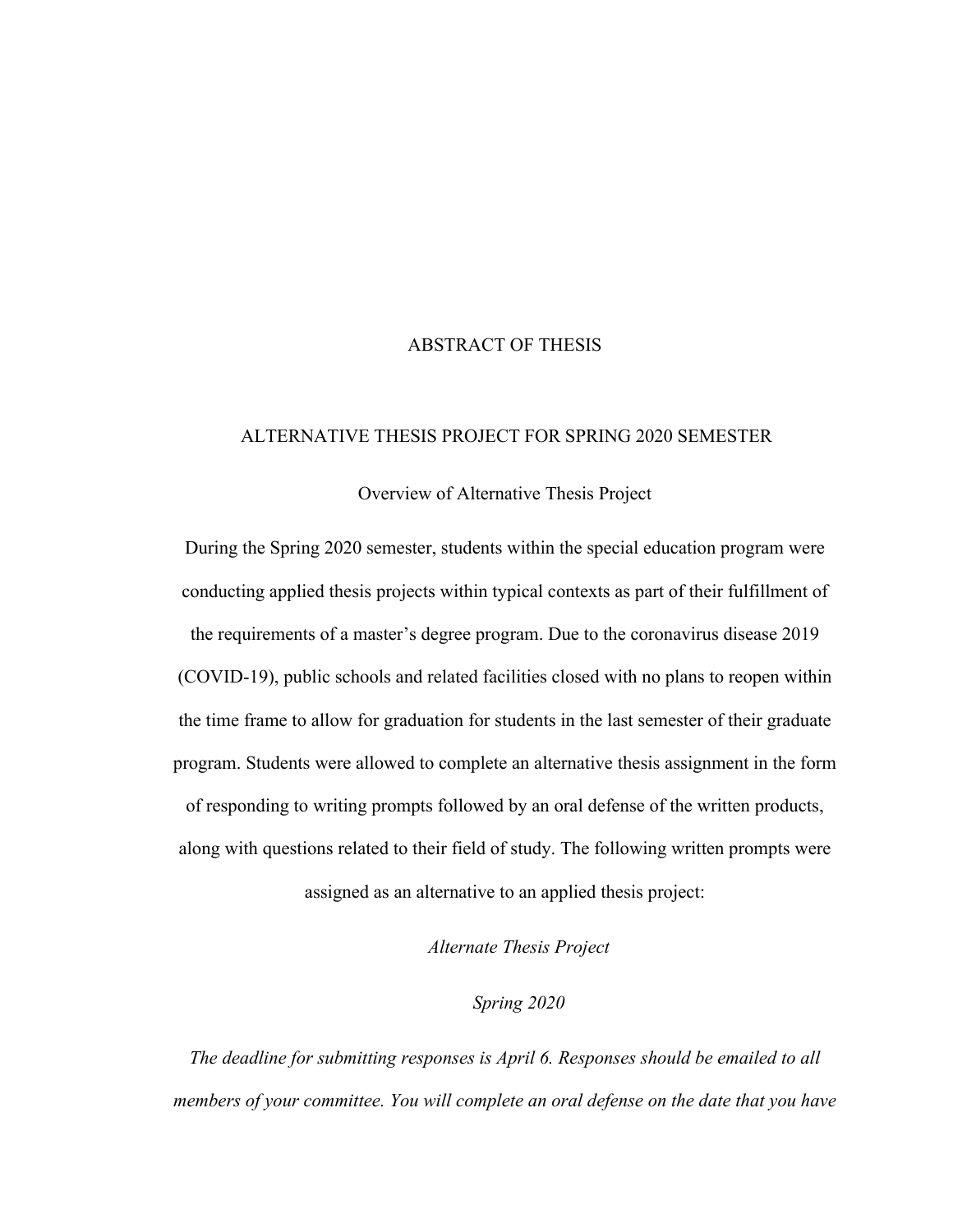*already scheduled, and you will answer questions about your written questions, as well as answer questions from any content that you have learned during your Master's* 

#### *program.*

- *1. Compare and contrast the multiple baseline design with a multiple probe design. I expect the product of your work to provide sufficient information that would demonstrate your understanding of each design.*
- *2. I have attached a single-case article in your area of interest. You will use the handout you were given and practiced in EDS 633 to analyze the article (attached) – write a summary of the findings that evaluates the rigor, quality, and potential bias in the article.*
- *3. You will write an article, designed for a practitioner, about the independent variable (behavior skills training for social behaviors) you chose for your original thesis including a rationale for why this IV is important, how to implement the IV, an application vignette or scenario, and supporting references. I have attached examples of such papers (not in your topic area and longer than you are expected to write – BUT should serve as a guide in this process).*

*Each response must be 4 double-spaced pages and adhere to APA 6th edition guidelines and include references (this section does not count toward page requirements). When reviewing and editing your work, make sure your responses are analytical, technical, and* 

*your own original ideas/work (plagiarism is not worth failing;* 

*https://apastyle.apa.org/style-grammar-guidelines/citations/plagiarism).*

KEYWORDS: Multiple Baseline Design, Multiple Probe Design, Quality, Rigor, Behavior Skills Training, Social Behaviors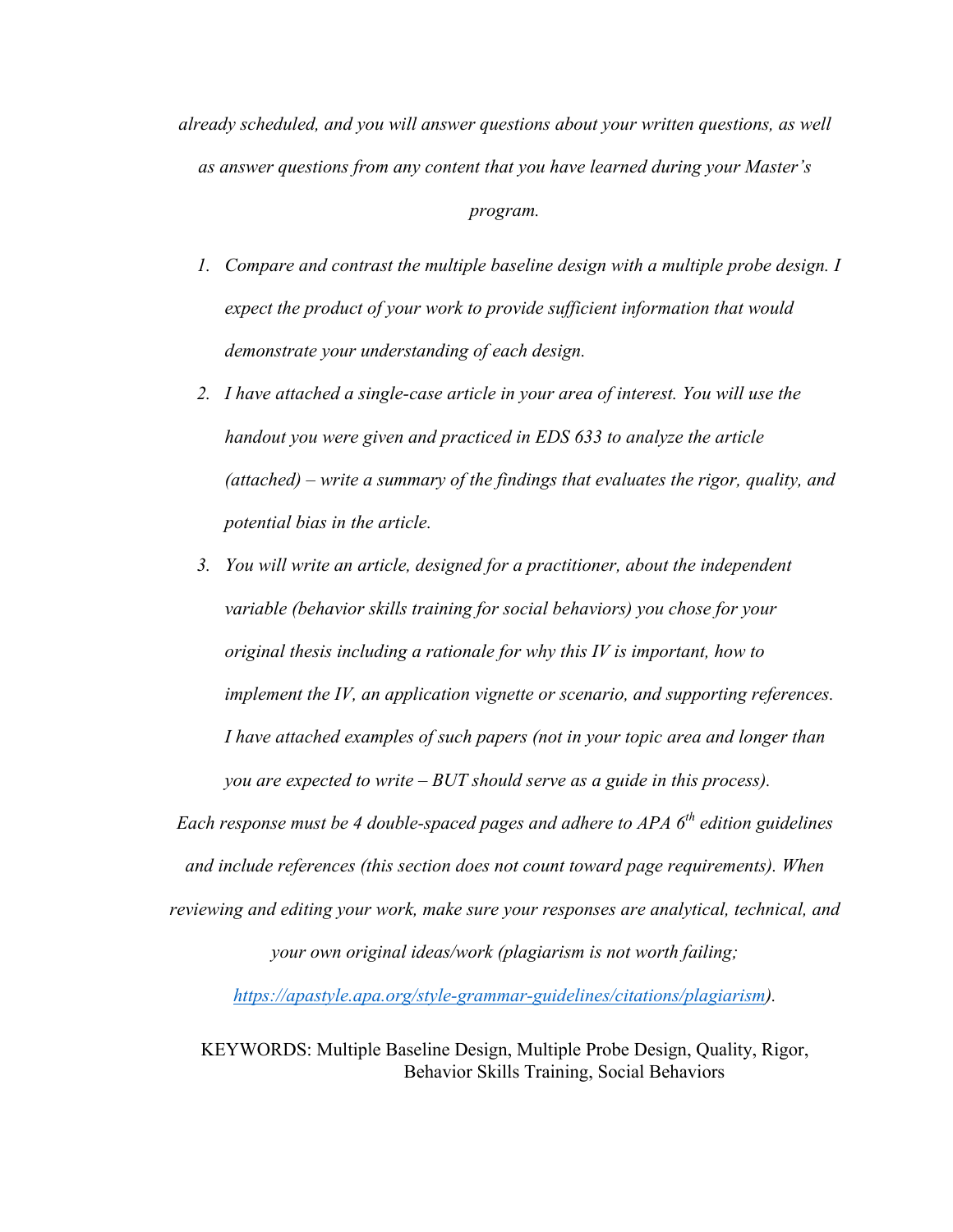Elaine Murner

*(Name of Student)*

05/08/2020

Date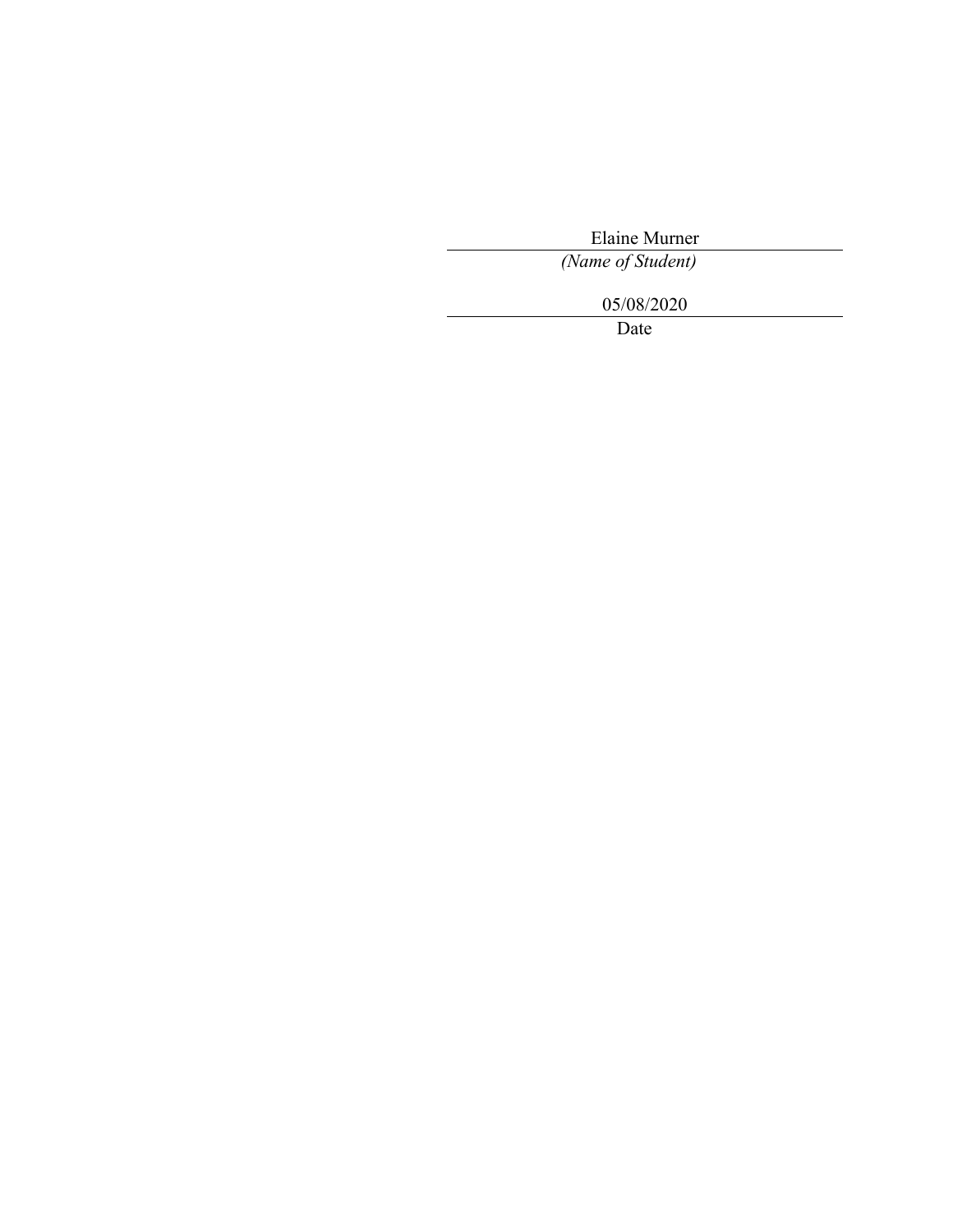# ALTERNATIVE THESIS PROJECT FOR SPRING 2020 SEMESTER

By Elaine Murner

> Dr. Justin Lane Director of Thesis

Dr. Melinda Ault Director of Graduate Studies

05/08/2020

Date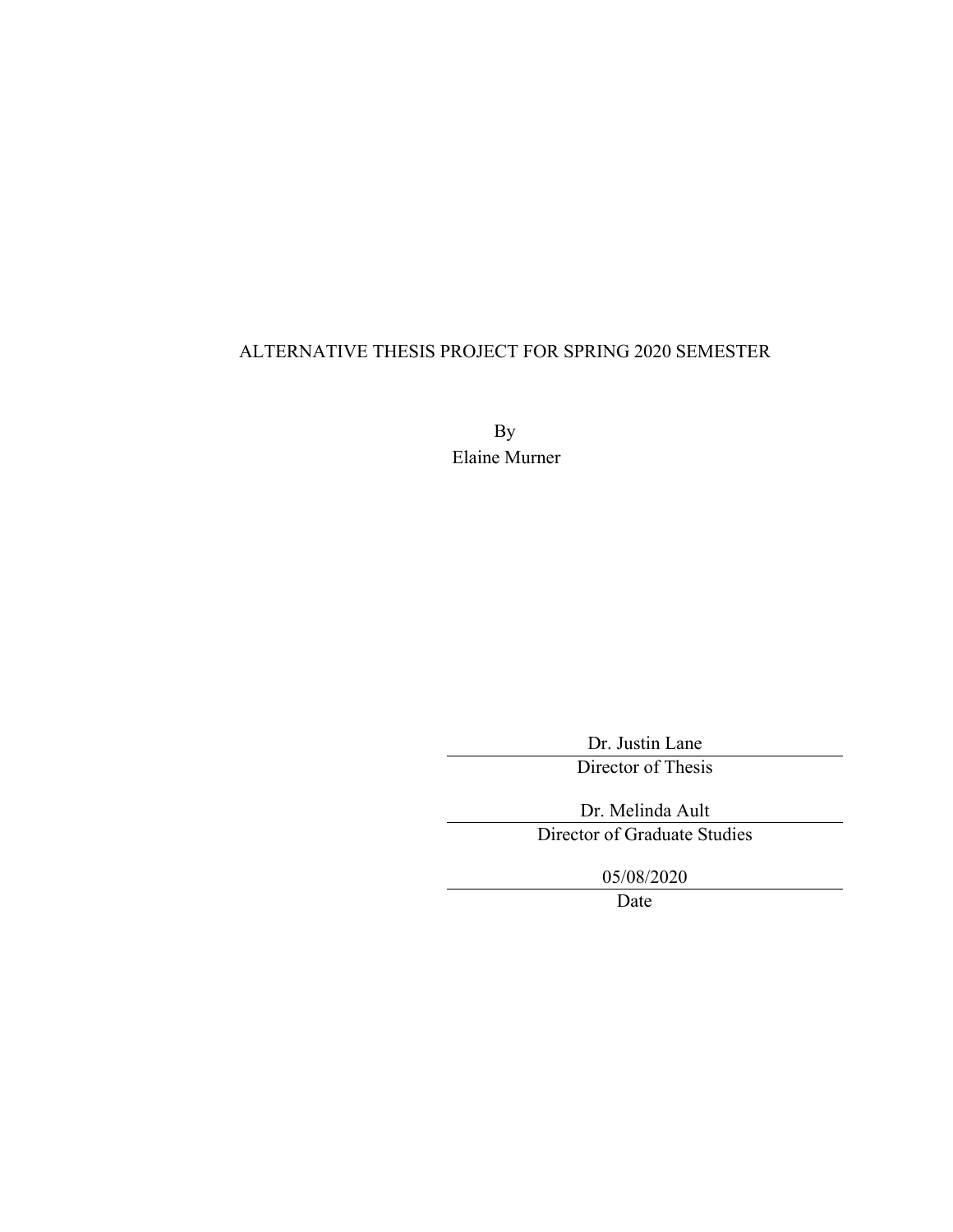# TABLE OF CONTENTS

| CHAPTER 1. ALTERNATIVE THESIS PROJECT PART 1: COMPARISON OF       |
|-------------------------------------------------------------------|
|                                                                   |
| <b>CHAPTER 2. ALTERNATIVE THESIS PART 2: RIGOR AND QUALITY</b>    |
| ANALYSIS OF A SINGLE CASE DESIGN RESEARCH                         |
|                                                                   |
| <b>CHAPTER 3. ALTERNATIVE THESIS PROJECT PART 3: PRACTITIONER</b> |
| ARTICLE ON THE USE OF BEHAVIOR SKILLS TRAINING TO TEACH SOCIAL    |
|                                                                   |
|                                                                   |
|                                                                   |
|                                                                   |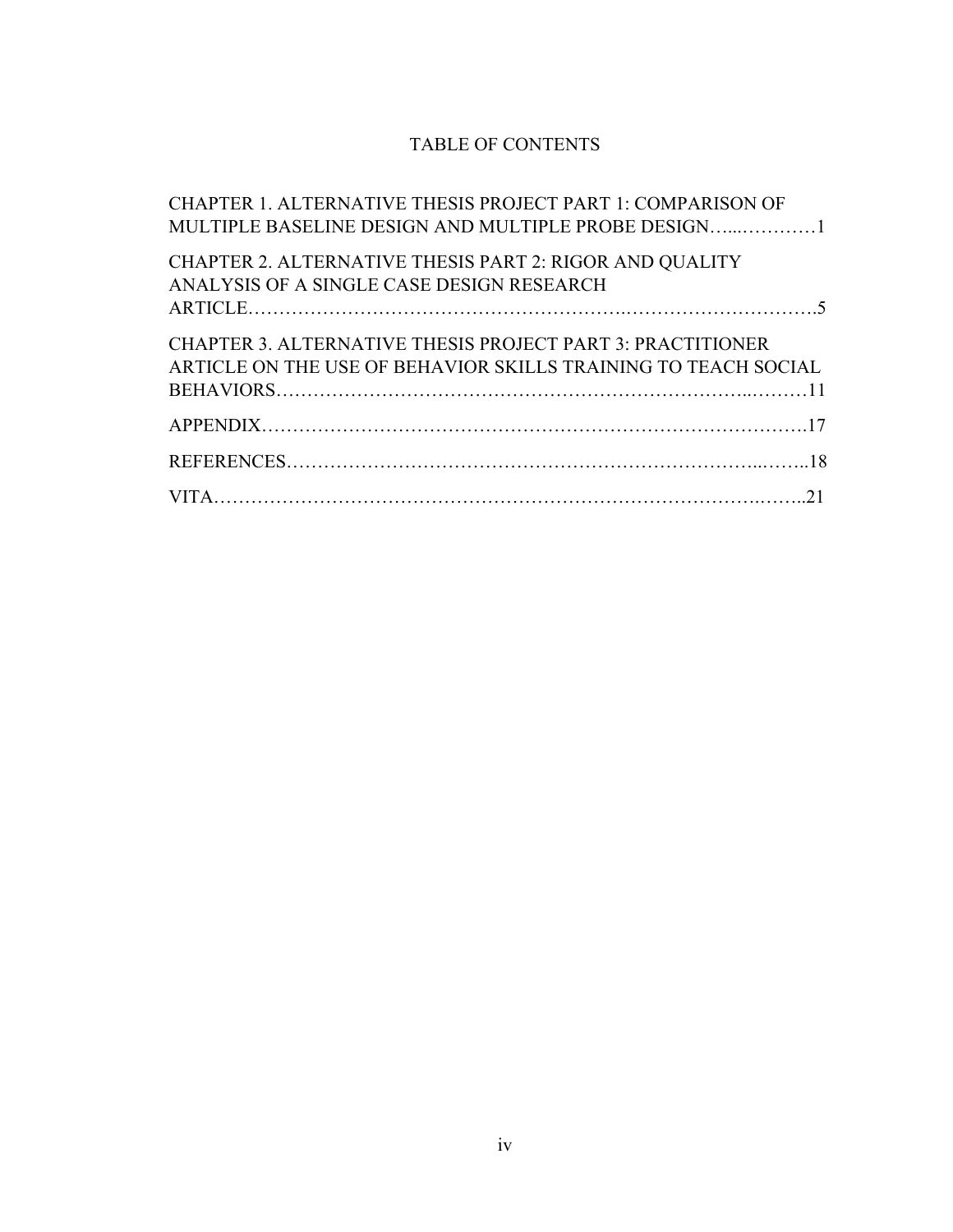# CHAPTER 1. ALTERNATIVE THESIS PROJECT PART 1: COMPARISON OF MULTIPLE BASELINE DESIGN AND MULTIPLE PROBE DESIGN

Single case designs (SCDs) are commonly utilized in applied research conducted in educational and clinical settings (Gast & Ledford, 2018). SCDs can be used to evaluate the effectiveness of an intervention on a dependent variable (DV). Depending on the research question, a SCD may be used to answer a demonstration or comparison question by introducing and withdrawing an intervention multiple times (withdrawal design), time-lagged introduction of an intervention, or rapidly or slowly alternating between conditions to compare interventions (Gast & Ledford, 2018). The specific research design for each study is selected based on the research question and the target behavior. For the remainder of this paper, the multiple baseline (MB) design and multiple probe (MP) design will be discussed in terms of similarities and differences, procedural guidelines, and advantages and limitations.

The MB design and MP design can be used with reversible and non-reversible behaviors, both designs can be visualized as multiple A-B graphs stacked into one figure, and both designs are useful in demonstrating the effectiveness of an intervention on a DV. Experimental control for both designs is demonstrated when data in all tiers remain stable until the independent variable (IV) is introduced for that tier, and a change is observed only in the tier in which the IV is introduced. Each tier is introduced to the IV in a time-lagged manner, and each tier represents a principal variation (i.e. behaviors, contexts, or stimulus condition) that the design can be conducted across (Gast, Lloyd,  $\&$ Ledford, 2018).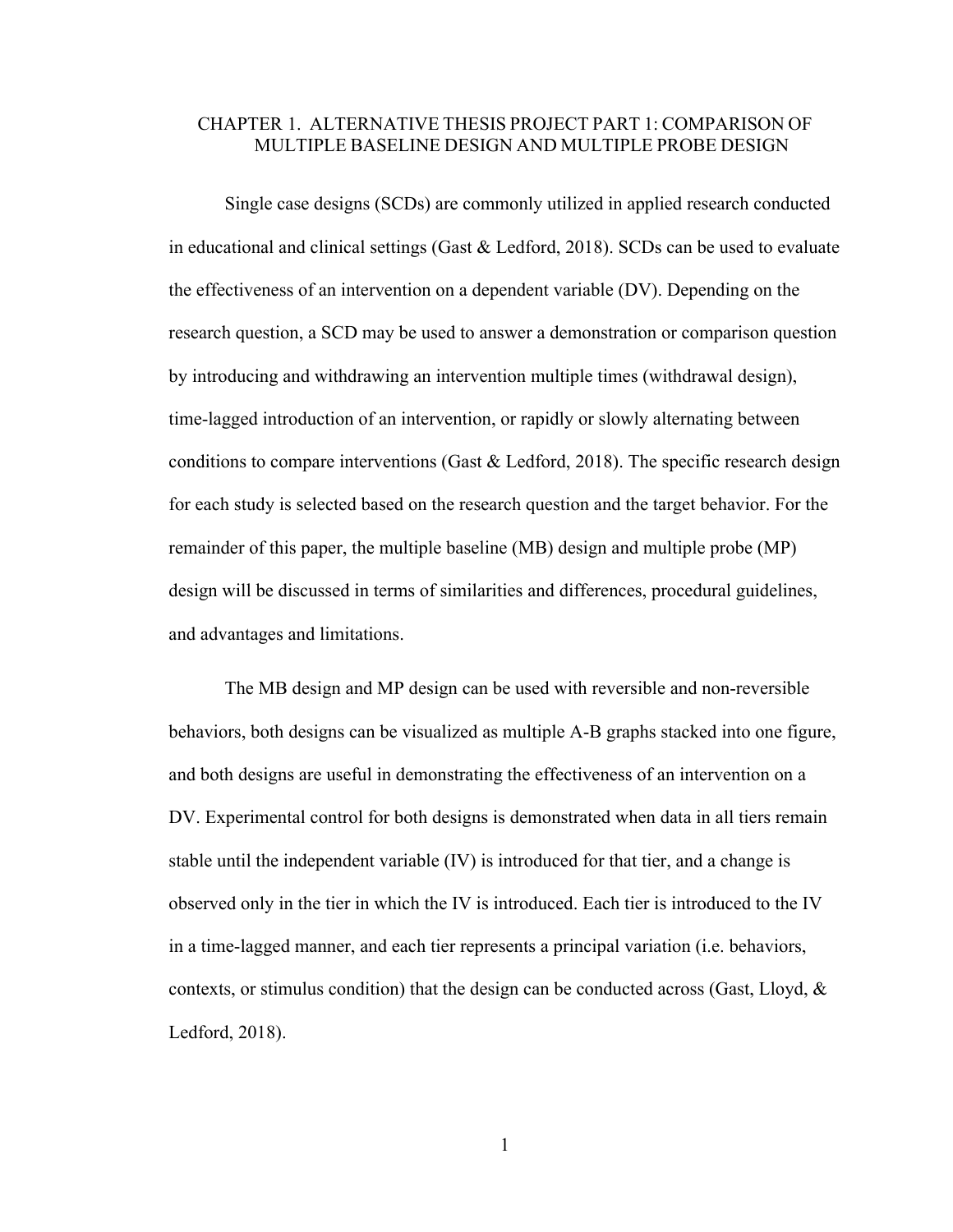MB or MP designs can be conducted across behaviors, contexts or stimulus conditions, and participants. MB or MP across behaviors assesses the effectiveness of an intervention on multiple behaviors for one participant. A design across contexts examines the effectiveness of an intervention on one behavior emitted by one participant across multiple contexts, such as materials, settings, time of day, instructional agents, or other changes in stimuli. Lastly, a design across participants assesses the effects of an intervention on one target behavior emitted by multiple participants (Gast et al., 2018).

When setting up an MB or MP design across any variation, the first step is to identify and define the variations (hereafter referred to as "tiers"). The dependent variable for each tier should be similar but functionally independent to reduce the chance of covariation. If the tiers are too similar, the intervention in one tier may affect the behavior in a different tier, but if the tiers are not similar enough, the intervention may not be effective for each tier. The next step is to identify a measurement system for data collection and to set criterion levels for when the IV should be introduced to each tier. Additionally, the order in which the tiers will receive the IV and the method for collecting interobserver (IOA) and procedural fidelity (PF) data should be specified (Gast et al., 2018). After all the above steps have been completed, data should be collected and the intervention should be introduced following the unique procedural guidelines for each individual design type.

The guidelines regarding frequency of data collection are the only procedural difference between the MB and MP design. In an MB design, data are collected continuously and concurrently across all tiers. The intervention is introduced to the first tier when pre-intervention data are stable across all tiers. When data in the first tier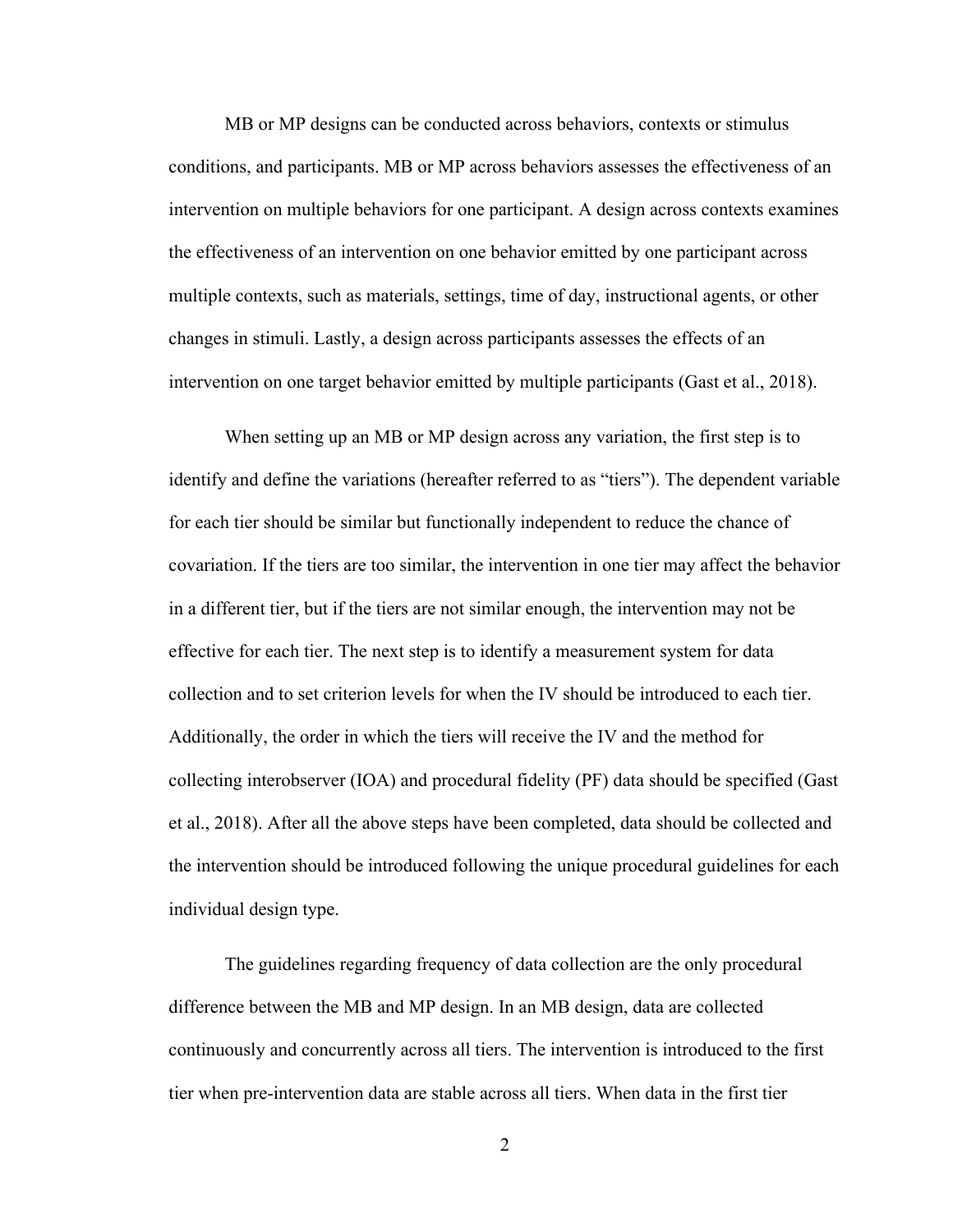reaches the pre-specified criterion, and if data in all subsequent tiers remain stable, the intervention is introduced to the second tier. Each tier after the second tier receives the intervention when the prior tier demonstrates mastery while data in all subsequent tiers remain stable (Gast et al., 2018).

In MP designs, data are collected intermittently rather than continuously. Data collection frequency for an MP design is determined by the design variation: MP design days (MP-D) or MP design conditions (MP-C). The MP-D variation involves intermittent data collection in the form of single session occurrences. When data in all tiers are stable during the pre-intervention condition, the IV is introduced to the first tier. Data in subsequent tiers continue to be measured intermittently, and when data in the first tier approaches criterion levels, three consecutive data points are collected for subsequent tiers. When the subsequent tiers demonstrate stable levels of responding while the first tier reaches criterion levels, the second tier is introduced to the intervention, and the pattern continues for all remaining tiers (Gast et al., 2018).

The MP-C variation involves intermittent data collection in the form of three or more consecutive sessions that make up their own condition. Again, data are collected in the pre-intervention probe condition until stable levels of responding are ensured, and then the IV is introduced to the first tier. When the first tier reaches criterion levels, all instruction stops and a probe condition is implemented across tiers. When the probe condition data are stable across all tiers, the IV is introduced to the next tier, and the pattern is repeated until all tiers have received the intervention (Gast et al., 2018).

In both variations of MP designs, data are to be collected across all tiers at the start of a study. It is required that all tiers have at least one data point during the first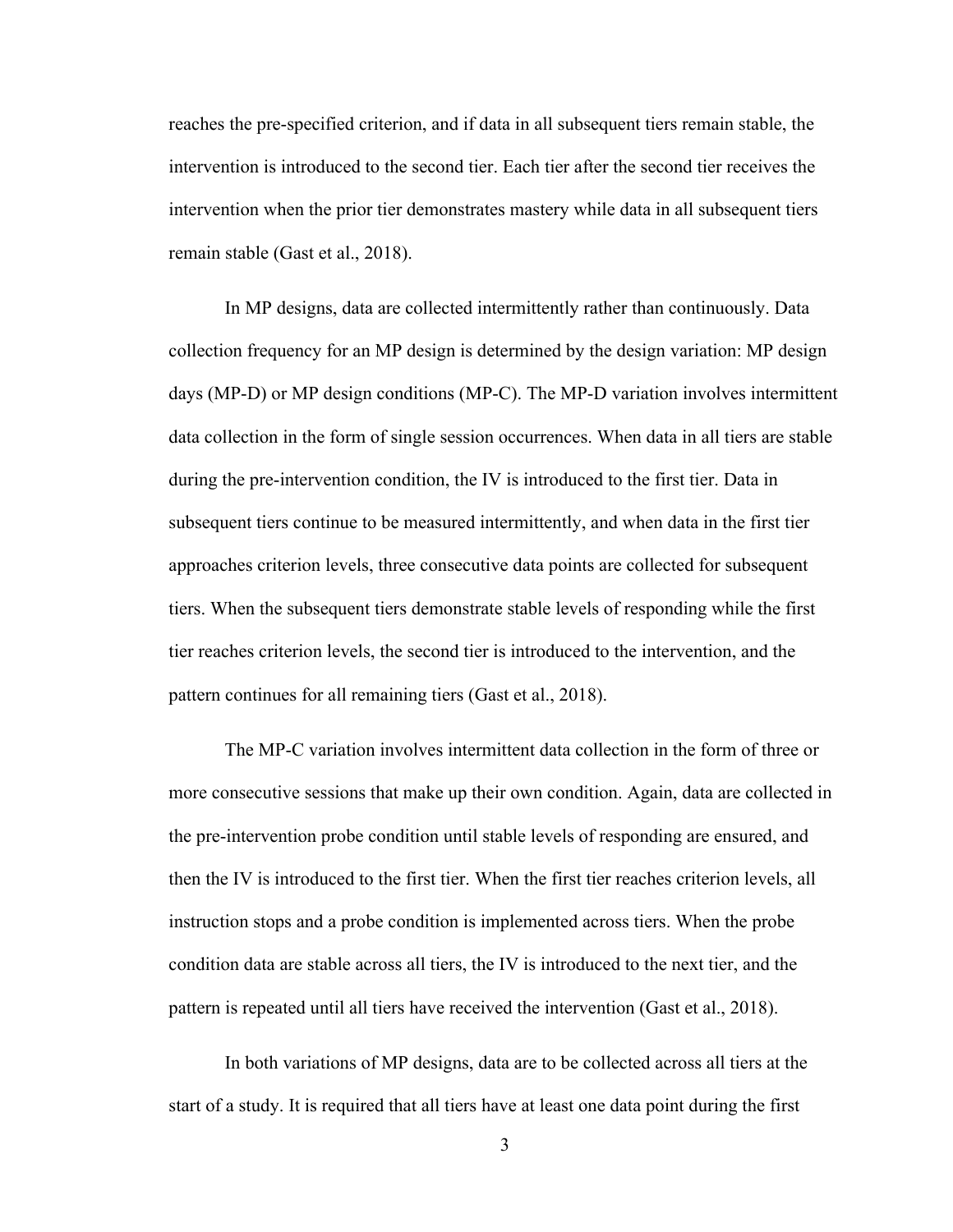three initial sessions, and it is recommended that data be collected across all tiers on the first session. It is also required that data be collected at least once prior to introducing the IV to a tier, but three data collection sessions are recommended. Additionally, data must be collected at least once every eight sessions (Gast et al., 2018).

The MB and MP design both have practical use in applied settings since an effective intervention does not have to be withdrawn in order to demonstrate an effect. However, both designs are susceptible to threats to internal validity, such as procedural infidelity, due to the extended baseline conditions. The specific advantages for using an MP design are that less time and effort are required since data are collected intermittently as opposed to continuously, and testing threats are reduced since participants are not exposed to data collection procedures as often. However, MP designs have a higher chance that certain threats to internal validity may be undetected since continuous measurement is not used (Gast et al., 2018). The advantage of using a MB design is that continuous measurement allows for quicker detection of data instability, but a disadvantage is a higher risk of testing effects due to continuous measurement.

Overall, MB design and MP design have more similarities than differences. Both designs use time-lagged procedures to determine the effectiveness of an intervention, and both designs can be used with a variety of behaviors. The only major difference between MB designs and MP designs is the frequency in which pre-intervention data are collected. Aside from that, MB and MP designs are both flexible, relatively easy to implement, and useful for practitioners.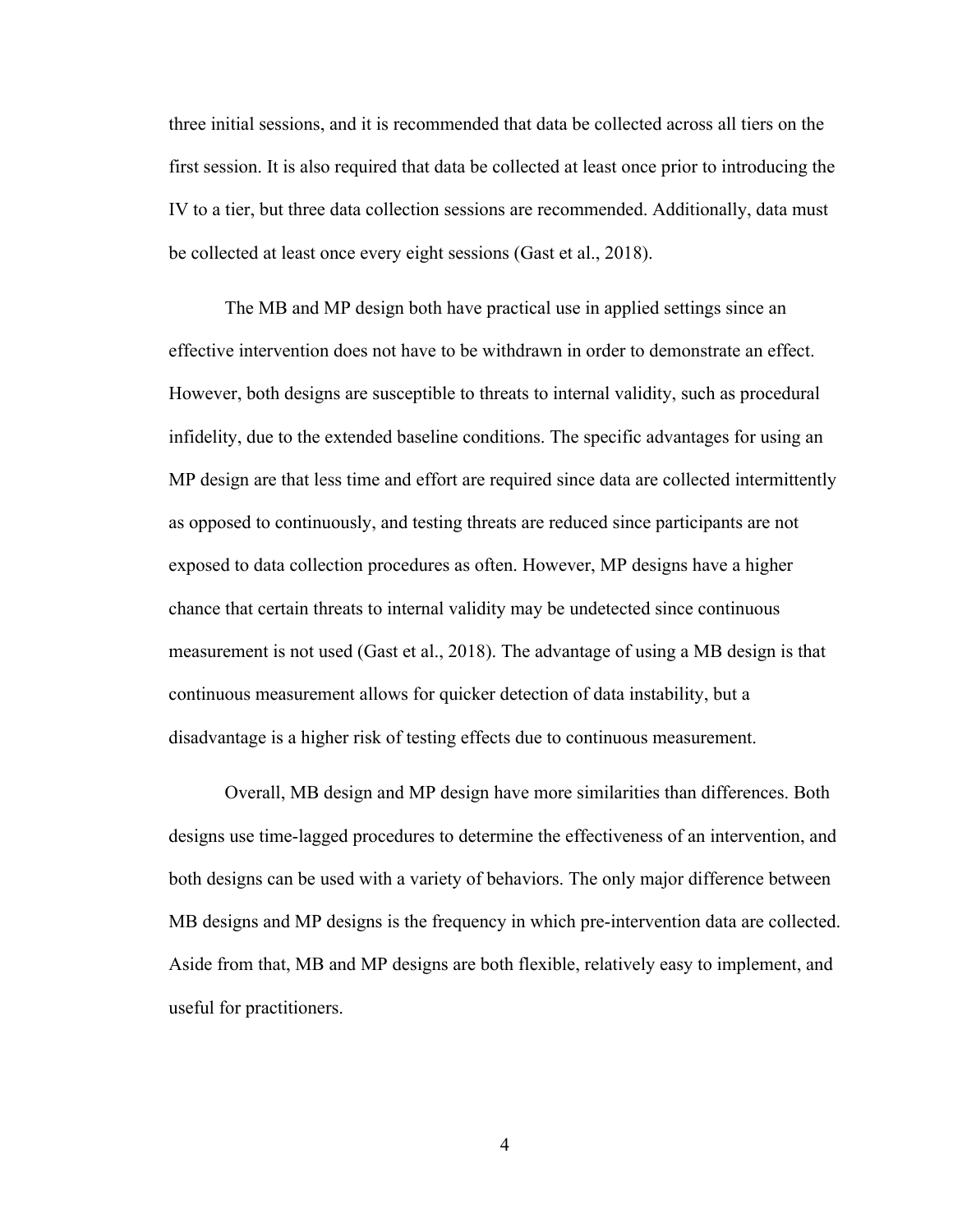# CHAPTER 2. ALTERNATIVE THESIS PART 2: RIGOR AND QUALITY ANALYSIS OF A SINGLE CASE DESIGN RESEARCH ARTICLE

Assessing rigor, quality, and bias in experimental studies is important to determine the extent to which we have confidence that the intervention was effective and appropriate for use in typical contexts. A frequently used tool when assessing the rigor of SCDs is What Works Clearinghouse (WWC, 2020) design standards. Contemporary guidelines for evaluating rigor, quality, and bias were created based on the WWC design standards, the Council for Exceptional Children's (CEC, 2014) quality indicators (see Appendix), and related assessments (cf. Ledford, Lane, & Tate, 2018). The remainder of this paper is an analysis of a SCD study in terms of rigor, quality, and bias using the contemporary guidelines.

An article by Chazin, Barton, Ledford, and Pokorski (2018) described two studies that addressed the need for teacher supports when working with students with complex communication needs. The first study used a multiple probe across participants design to evaluate the effectiveness of behavior skills training (BST) on teacher fidelity when implementing a student's behavior intervention plan (BIP). In addition to teacher fidelity, the frequency of adult modeling, the student's unprompted correct usage of his augmentative and alternative (AAC) device, and the student's engagement in selfinjurious behavior (SIB) were also measured. The results of the first study indicated that BST, particularly the coaching component, led to an increase in teacher fidelity of BIP implementation (Chazin et al., 2018). Adult modeling, student usage of an AAC device, and SIB data all provided informative correlational data, but since the research question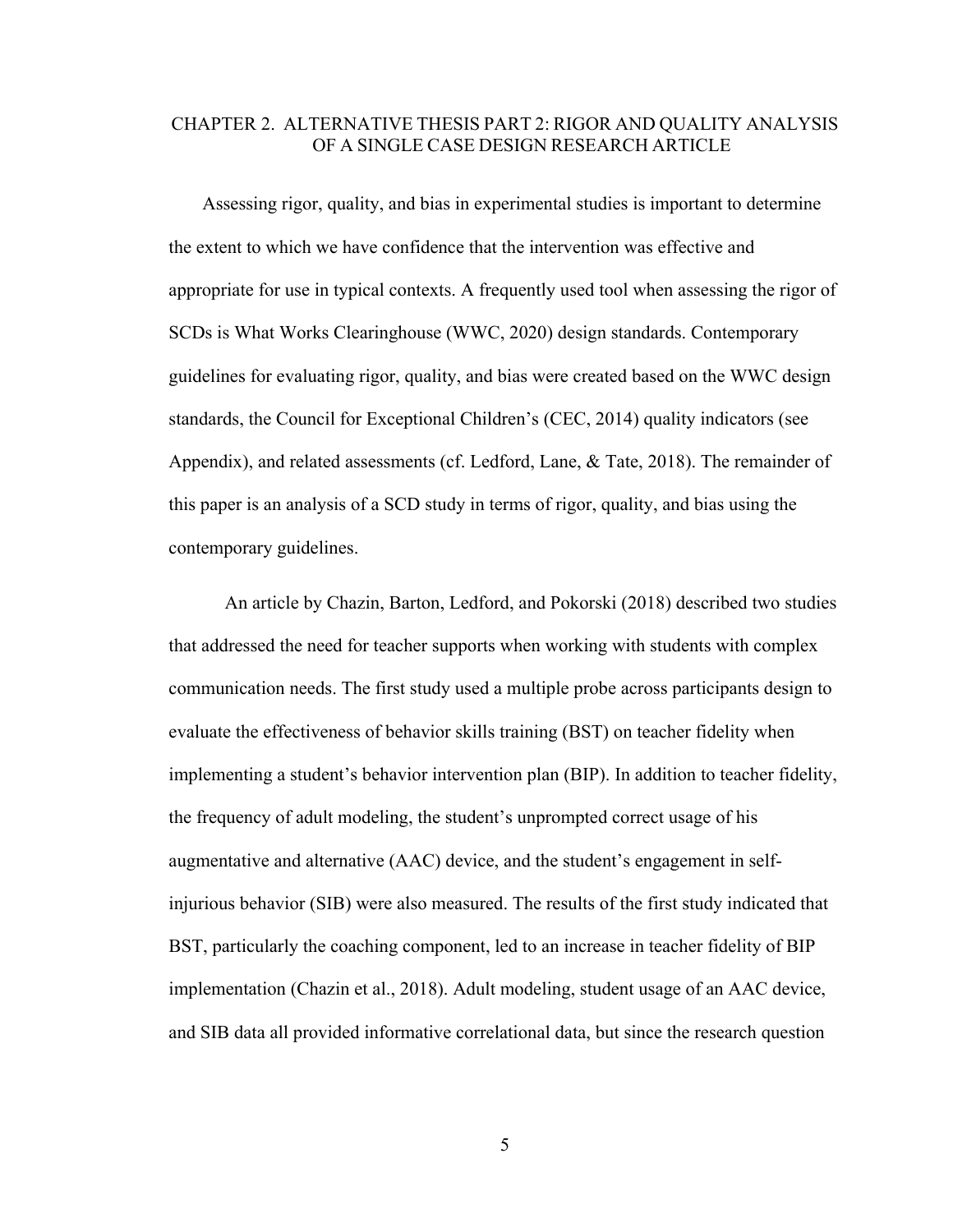did not directly target these behaviors, only the multiple probe design for the primary behavior was assessed for rigor.

The authors stated the first study met WWC design standards without reservations (Chazin et al., 2018). However, the WWC design standards for a multiple probe design require a minimum of five data points be collected in every condition across tiers for design standards to be met without reservations. When a design has at least three but less than five data points in all conditions across tiers, the design can still meet design standards, but it will be with reservations (WWC, 2020). Although the authors intentionally implemented the intervention in the first tier after only three data points due to the severity of the student's SIB (Chazin et al., 2018), the minimum requirement of five data points in all conditions across tiers was not met. Since there were at least three data points in all conditions, the other design standards were assessed to determine the overall rigor of the design.

The first study met all other primary design standards without reservations. The IV was systematically manipulated through a time-lagged procedure, there were four attempts to demonstrate the effectiveness of the intervention, and both IOA and PF were collected for a minimum of 33% of sessions. The average IOA data was 94.8%, and the average PF data was 98% (Chazin et al., 2018). In addition to the primary design standards, there were four multiple-probe specific standards that were assessed. Each tier had at least one data point collected during the initial three sessions of the preintervention condition, data were collected at least every eight sessions, each tier had at least one data point collected immediately prior to introducing an intervention, and untreated tiers had probe data collected when the tier receiving intervention approached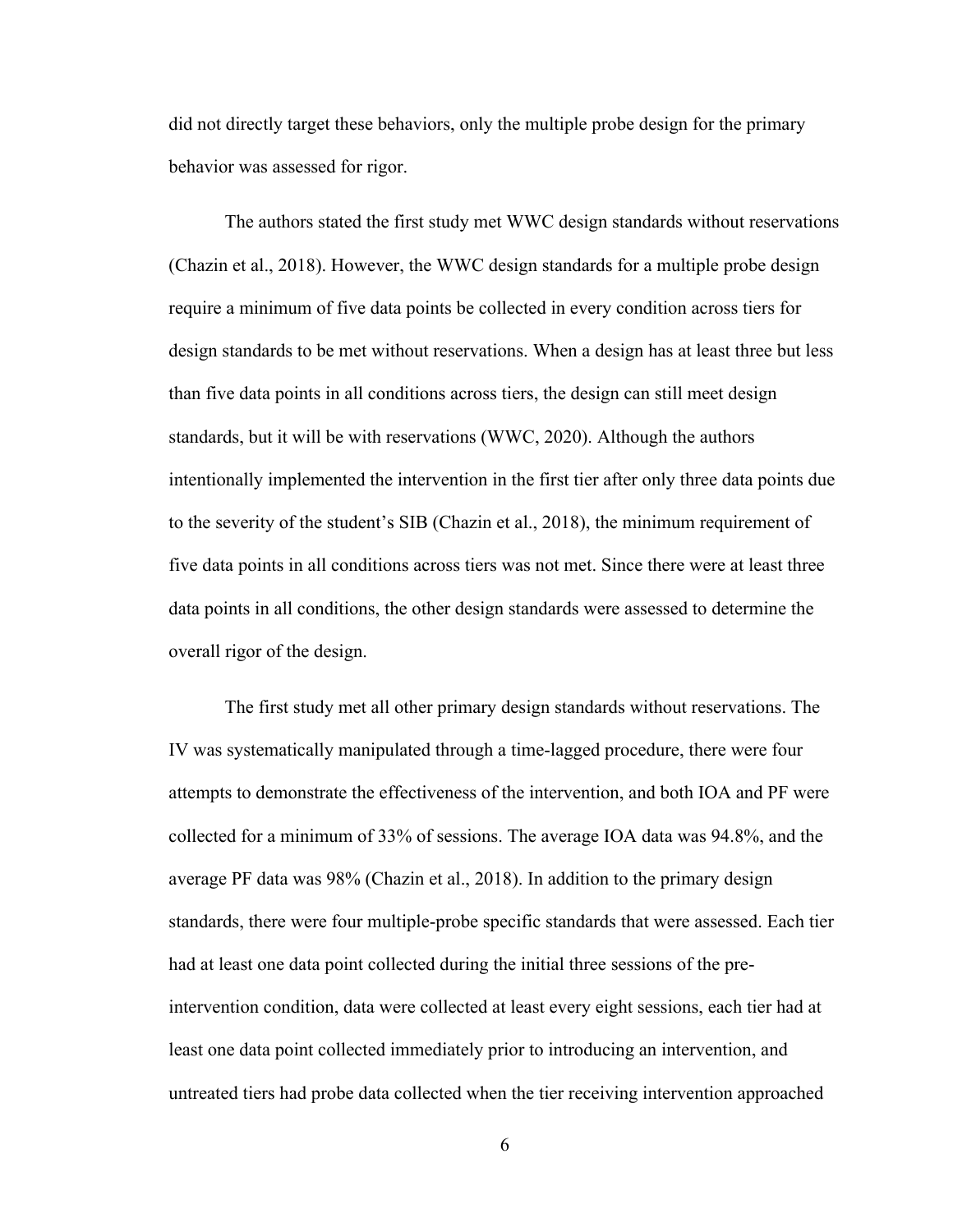the mastery criterion. Since all design standards were met except for the minimum number of data points required in each condition, the first study met design standards with reservations.

The effectiveness of the intervention was determined through visual analysis of the data. Data were assessed in terms of level, trend, and variability within each condition, as well as the immediacy of effect, the amount of overlapping data points between conditions, and the consistency of change across tiers were considered when making the decision of whether or not there was basic demonstration of effect present in the data for each tier. The overall effectiveness of the intervention was based on the number of effects and non-effects within the design. In the first study, there were four basic demonstrations of effect and no non-effects across participants. Although data were overlapping from baseline to intervention for Claire, there was a clear decelerating, contra-therapeutic trend in the probe condition and an immediate increase in level with a therapeutic trend when the intervention began, therefore indicating a basic demonstration of effect. Based on the number of effects and non-effects in the design, the study had a strong demonstration of effect between BST and teacher fidelity of BIP implementation.

Bias and quality were analyzed using contemporary guidelines for SCDs (Ledford et al., 2018). Bias was assessed in terms of randomization, blinding, and the appropriateness of participants, and quality was assessed in terms of ecological validity, social validity, generalization, and maintenance. The first study did not directly discuss randomization or blinding. Although it is possible that participants were randomized across tiers, this was not specifically mentioned; therefore, there was a potential risk of bias in regards to randomization. Blinding of secondary data collectors could have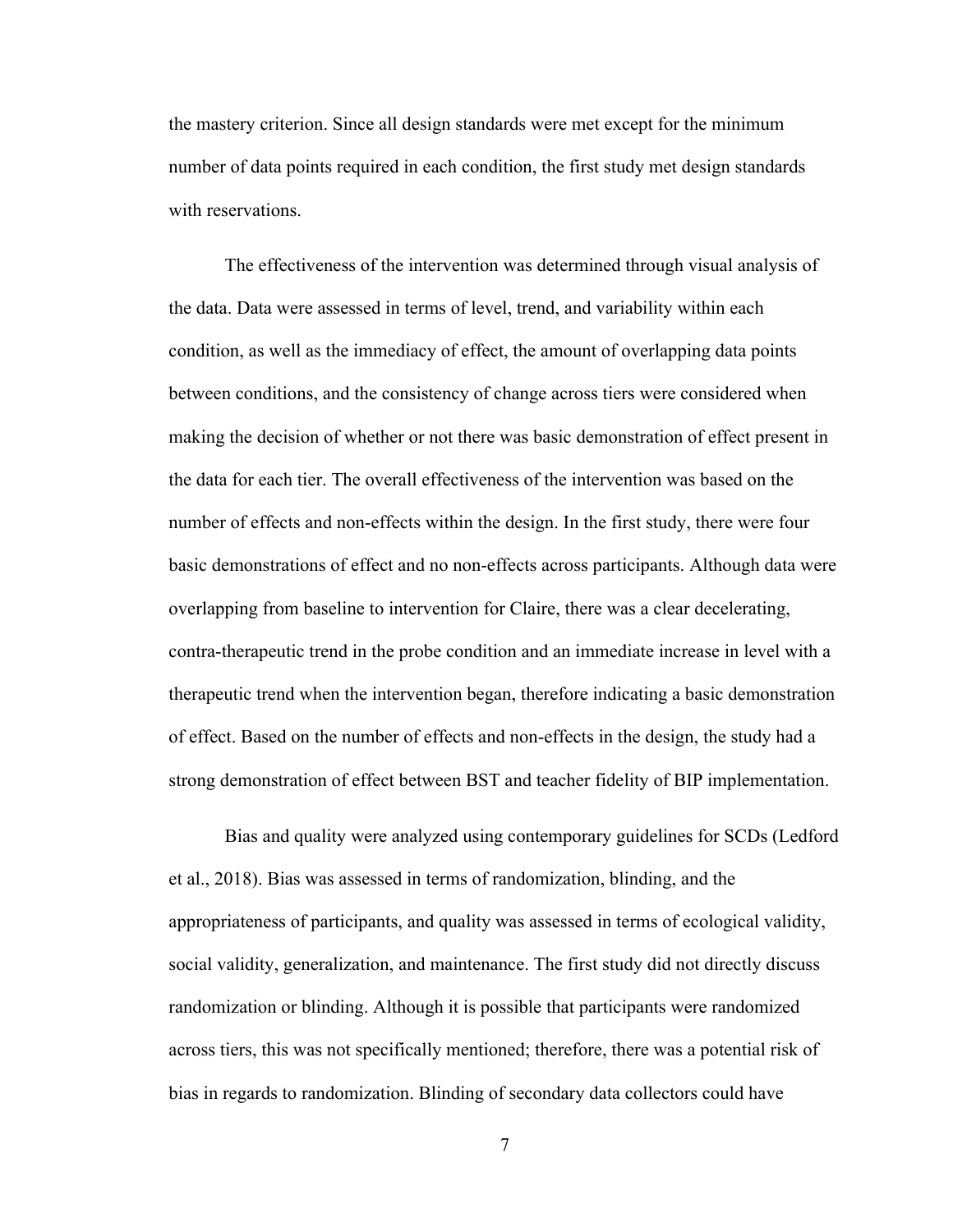occurred since data were collected through video recordings. If the data collectors were unaware of which condition they were collecting data for, there would have been less risk of bias; but since blinding did not occur, there was a risk of bias. The participants selected for the study were appropriate given the research question since the adult participants worked with the child throughout the school day and were required to implement his BIP; therefore, there was not a risk of bias in terms of participants.

As for quality measures, the first study directly assessed social validity and maintenance, but it did not directly assess ecological validity or generalization. Social validity was directly measured through naïve coders ratings of video recordings from preand post-intervention sessions. Ratings showed that naïve observers saw increases in teacher fidelity from pre- to post-intervention. Maintenance sessions were collected after coaching was withdrawn, and maintenance measures could potentially serve as an additional social validity measure since maintained skills would indicate a lasting effect of the intervention after training was removed (Chazin et al., 2018). Generalization could have occurred across settings, and ecological validity could have been assessed through teacher questionnaires. Since neither generalization nor social validity were measured, the quality of the study was not as high as it could have been. Overall, the first study had risk of bias due to the lack of randomization and blinding, and there were quality measures that were not included.

The second study used an A-B-A-B withdrawal design to analyze the effects of a teacher's modeling behavior on a student's AAC use (Chazin et al., 2018). The second study found an increase in unprompted student use of his AAC device when adult modeling was provided (Chazin et al., 2018). Since a withdrawal design was used, it was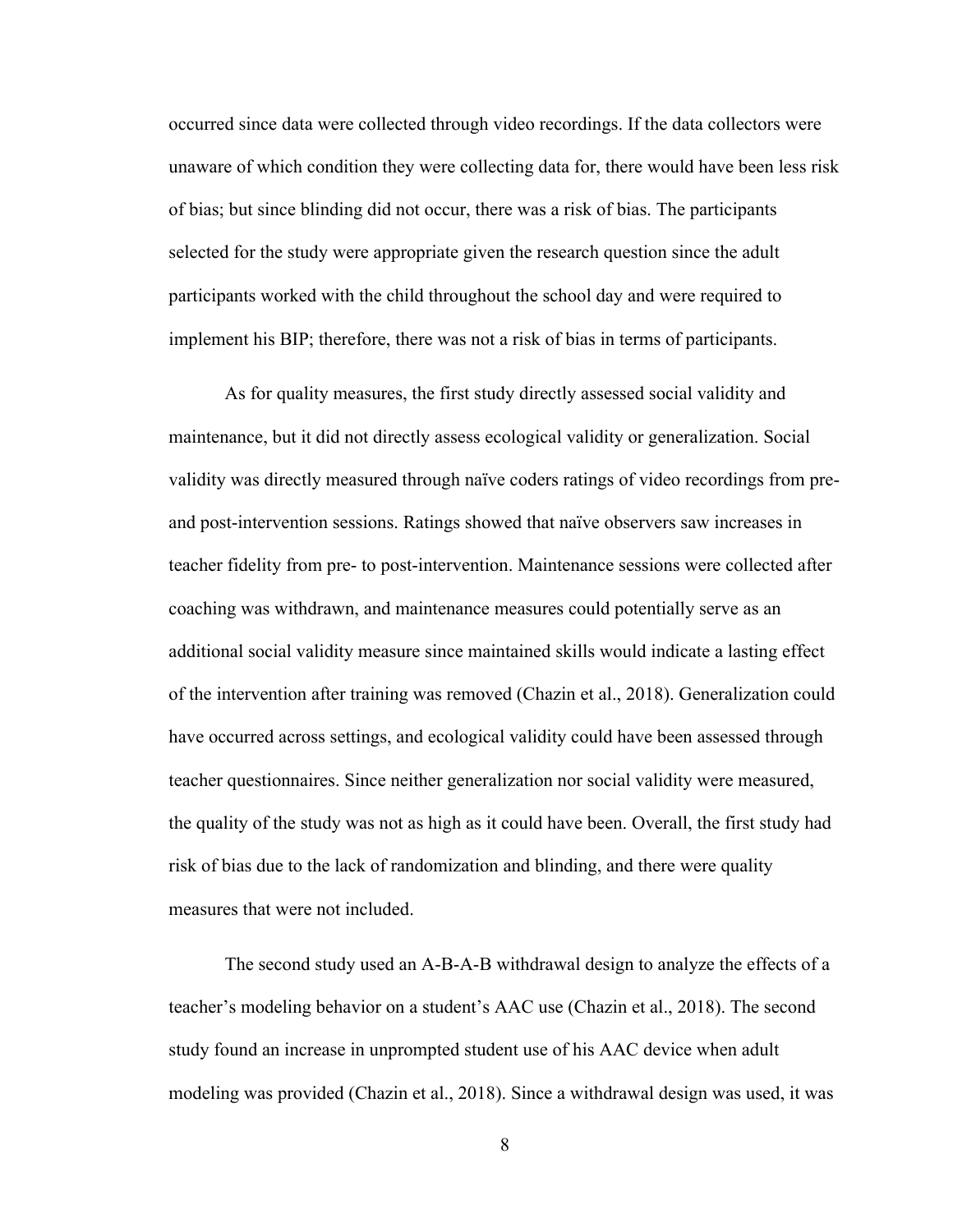not necessary to assess the additional standards associated with the multiple probe design; therefore, only the primary WWC design standards (2020) were used to assess the level of rigor in the second study.

The IV of the second study was systematically implemented within the context of a withdrawal design, and condition changes were based on the data from the student's unprompted AAC use. There were three opportunities for demonstrations of effect across four conditions, and a minimum of five data points were plotted in each condition. Interobserver agreement data were collected for a minimum of 45% of sessions across conditions with an average of 94% IOA, and PF data were collected for 100% of sessions with an average of 93% PF (Chazin et al., 2018). Since all standards were fully met, the second study met design standards without reservations.

The effectiveness of the intervention was assessed using the same visual analysis components that were used when assessing the first study. In the second study, there were three demonstrations of effect between conditions and there were no non-effects. Overall, this indicates that there was a strong effect between adult modeling and increased student use of an AAC device.

The second study did not utilize randomization or blinding. Randomization would not have been appropriate given the context of the study, but secondary coders could have been blind to which condition they were collecting data for in video recordings. The student participant from the first study was selected for the second study, and he was an appropriate choice because he required instruction in AAC use to increase his communication skills. There was a potential risk of bias in the second study due to the lack of blinding of secondary coders.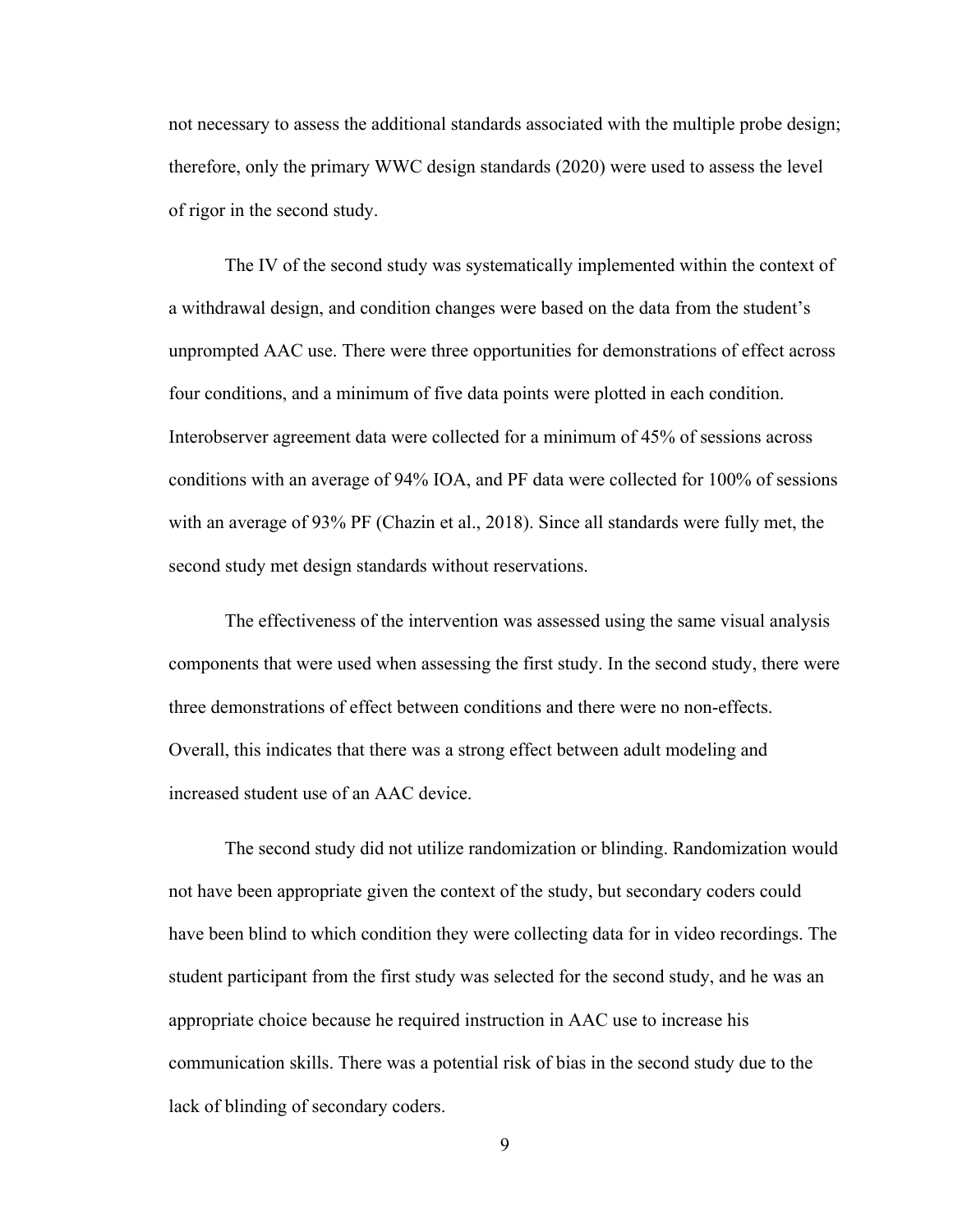In terms of quality measures, only generalization was assessed in the second study. Ecological and social validity were not explicitly discussed, and maintenance was not assessed. Generalization was measured across implementers in all conditions by having a secondary implementer periodically conduct sessions, and generalization results mirrored the primary results. Maintenance was not assessed, but it would not have been appropriate to remove the intervention since the student was showing increases in AAC communication. Although there are ecologically and socially valid reasons for increasing a child's use of an AAC device through modeling, these validity measures were not directly assessed; therefore, the quality of the study was not as high as it could have been.

Overall, both studies had potential risks of bias and both were missing quality components. Both studies demonstrated strong effects between the intervention and the dependent variable, and both studies were rigorous in their design. The second study fully met all design standards while the first study met design standards with reservations. The findings from each study could be useful for practitioners when creating adult trainings on how to implement classroom procedures or when creating interventions to increase student communication.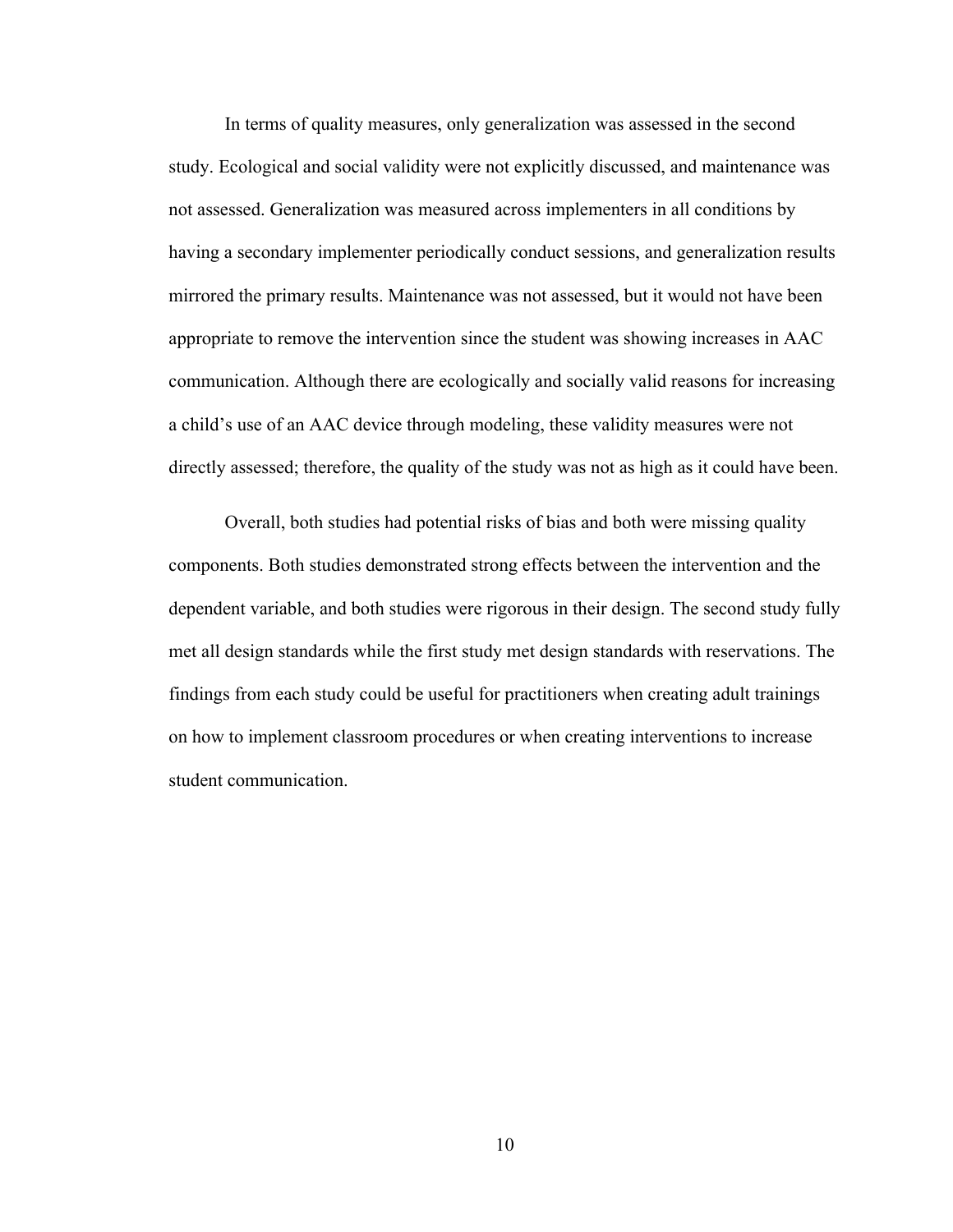# CHAPTER 3. ALTERNATIVE THESIS PROJECT PART 3: PRACTITIONER ARTICLE ON THE USE OF BEHAVIOR SKILLS TRAINING TO TEACH SOCIAL BEHAVIORS

Social behaviors, such as helping, sharing, and communicating with peers, are often learned in early childhood (Lane, Gast, Ledford, & Shepley, 2017). Appropriate social behaviors are necessary for social development and have been linked to increased levels of play skills (Ergin & Ergin, 2017); however, some children require systematic instruction to learn social behaviors. Although a variety of methods have been used to teach children social behaviors (i.e. prompting hierarchies and progressive time delay; Lane, Gast, Shepley, & Ledford, 2015; Kaminski, Fisher, & Akers, 2018), an alternative method to teach social behaviors is behavior skills training (BST). Behavior skills training is a training package consisting of instruction, modeling, rehearsal, and feedback that has been used to teach a variety of skills (Dibs & Sturmey, 2012; Parsons, Rollyson, & Reid, 2012). Behavior skills training is a data-based practice that can be cost-effective, efficient, and easy to implement (Parsons et al., 2012; Graudins et al., 2012). Practitioners should consider using BST when teaching children social behaviors due to the associated benefits and potentially positive effects.

*Mrs. Brown is a preschool teacher in an inclusive preschool classroom. There is a child in Mrs. Brown's class who struggles with engaging in appropriate social behaviors. The child, Nick, is a four-year-old who has difficulty sharing his toys and playing with other students, and he prefers to play with toys alone or have an adult read a story aloud to him during free-choice activities. Mrs. Brown observes and collects frequency data on Nick's social behavior and other students' social behavior during afternoon recess over the course of a few weeks, and she notices that Nick engages in a*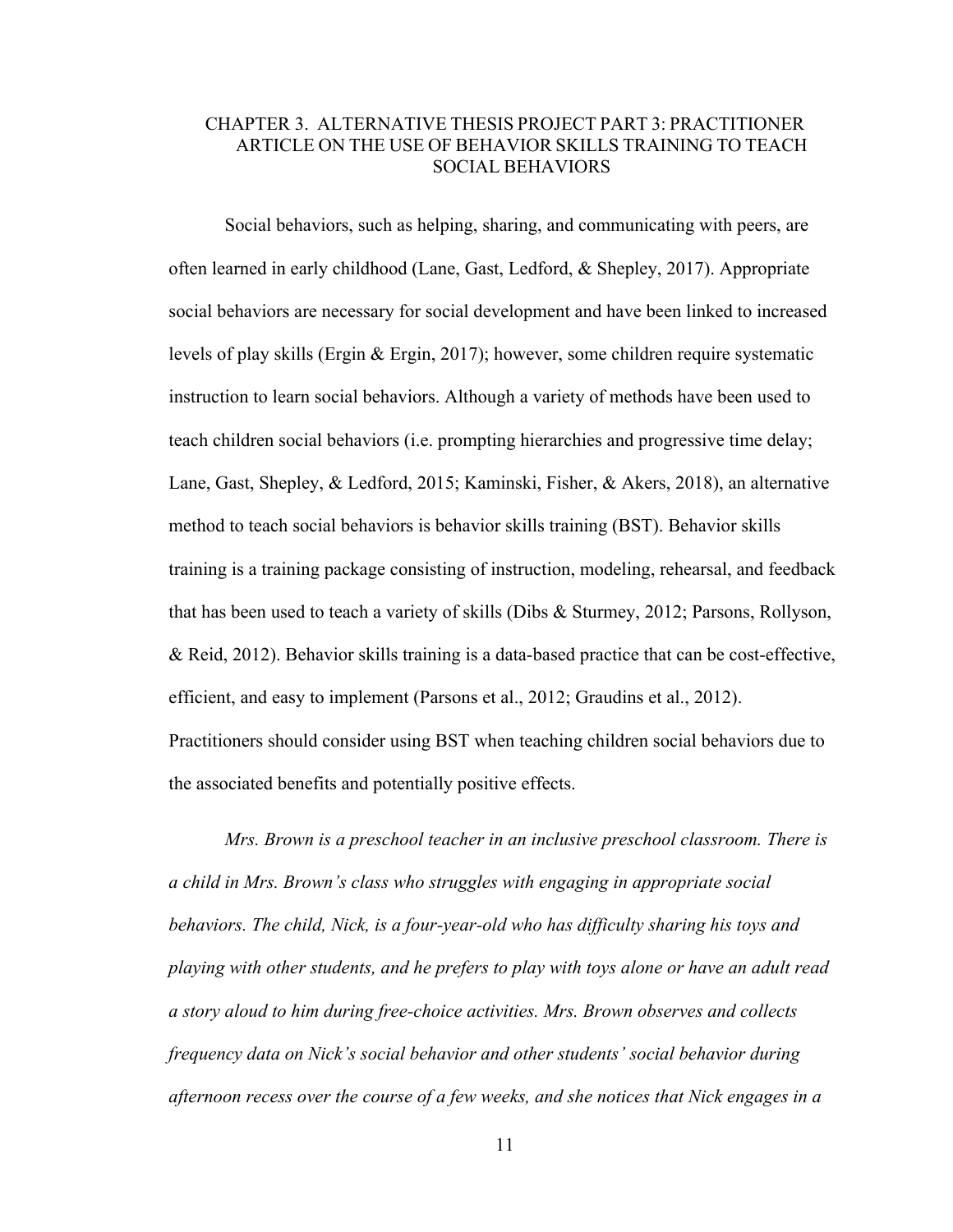*lower number of social behaviors than his peers. She decides to teach Nick how to engage in appropriate social behavior using BST.*

When creating a BST intervention, it is important to first determine what skill will be taught, when and where the training will occur, and what each component of the training will include (Parsons et al., 2012). To determine the target skill, the practitioner should identify an area that a student or group of students need additional support, and a behavioral definition for the skill should be created. To determine the location and time for intervention to occur, the practitioner should consider what works best for their setting and their students in regards to practical considerations (e.g. scheduling, staffing, available space and resources, etc.). Due to the time constraints that educators often face in the classrooms, the training should be planned at a frequency that is feasible for the teacher while still allowing ample opportunities for the student to learn the target skill.

*Mrs. Brown decides that the target skill she will teach to Nick will be sharing one toy from a selection of many similar toys. She defines sharing as Nick giving or attempting to give one toy from a selection of many similar toys to a peer. She decides sharing is an appropriate skill to teach Nick since he rarely engages in sharing with his peers and since an increase in sharing behavior could lead to an increase in opportunities for Nick to engage in other social behaviors. She then decides that intervention should occur at least three times a week between snack time and afternoon recess. She believes three times a week will be sufficient enough for the intervention to take effect, while allowing some days to be missed due to practical considerations and time constraints, and she believes that conducting the intervention immediately prior to afternoon recess will allow Nick an opportunity to practice any learned sharing behavior*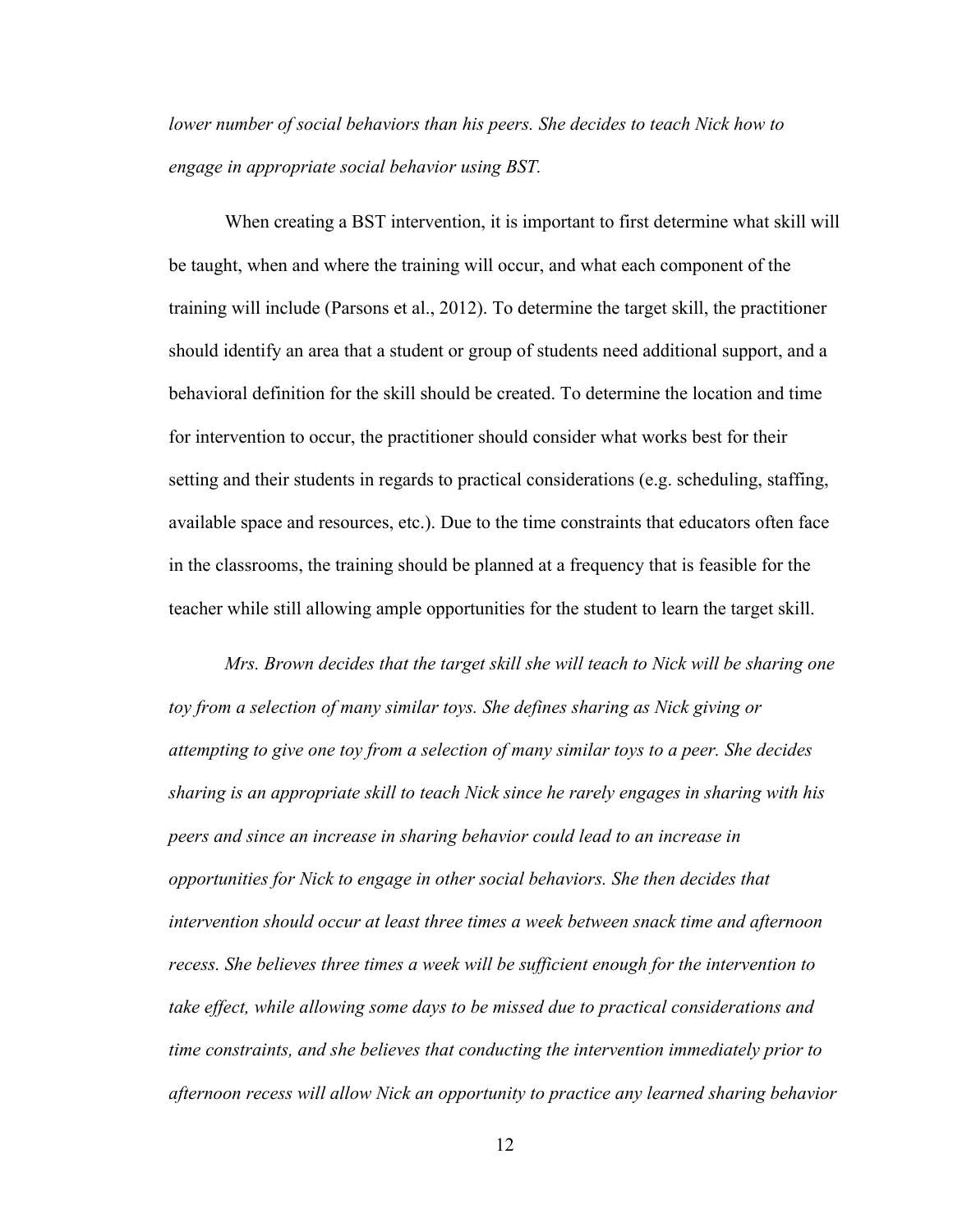*in the naturally occurring setting. Next, Mrs. Brown will plan each component of the BST intervention.* 

When planning the instructional component of BST, practitioners should consider the learner's skills and deficits. Typically, a written description of the target behavior is presented to the learner during the instructional component (Parsons et al., 2012), but a four-year-old may not be able to read a written description. It might be more appropriate to provide a visual of the target behavior or only provide verbal descriptions depending on the particular student's needs. In a study conducted by Ervin, Wilson, Maynard, and Bramblett (2018), the instructional component of a BST intervention was delivered as a conversational script, and all participants learned how to appropriately respond to disruptive behavior from the training. Practitioners should create or utilize instructional strategies that are most likely to be effective with their individual student or students.

When planning the modeling component, the implementer of the intervention should provide a demonstration of the target skill (Parsons et al., 2012). Demonstrations of the target skill can look different depending on what skill is being taught. For example, a study conducted by Johnson et al. (2005) successfully taught 13 preschool children abduction prevention skills through BST where the modeling component was delivered through adult demonstration of the target skills. Other successful methods of modeling in BST have included the use of peer models or video models (Ervin et al., 2018; Day-Watkins, Pallathra, Connell, & Brodkins, 2018). Again, the individual student's strengths and areas of need should be considered when providing a model of target behavior. Prior to determining the modeling component of BST, the student should be assessed for any necessary pre-requisite skills they may need, such as the ability to visually attend to a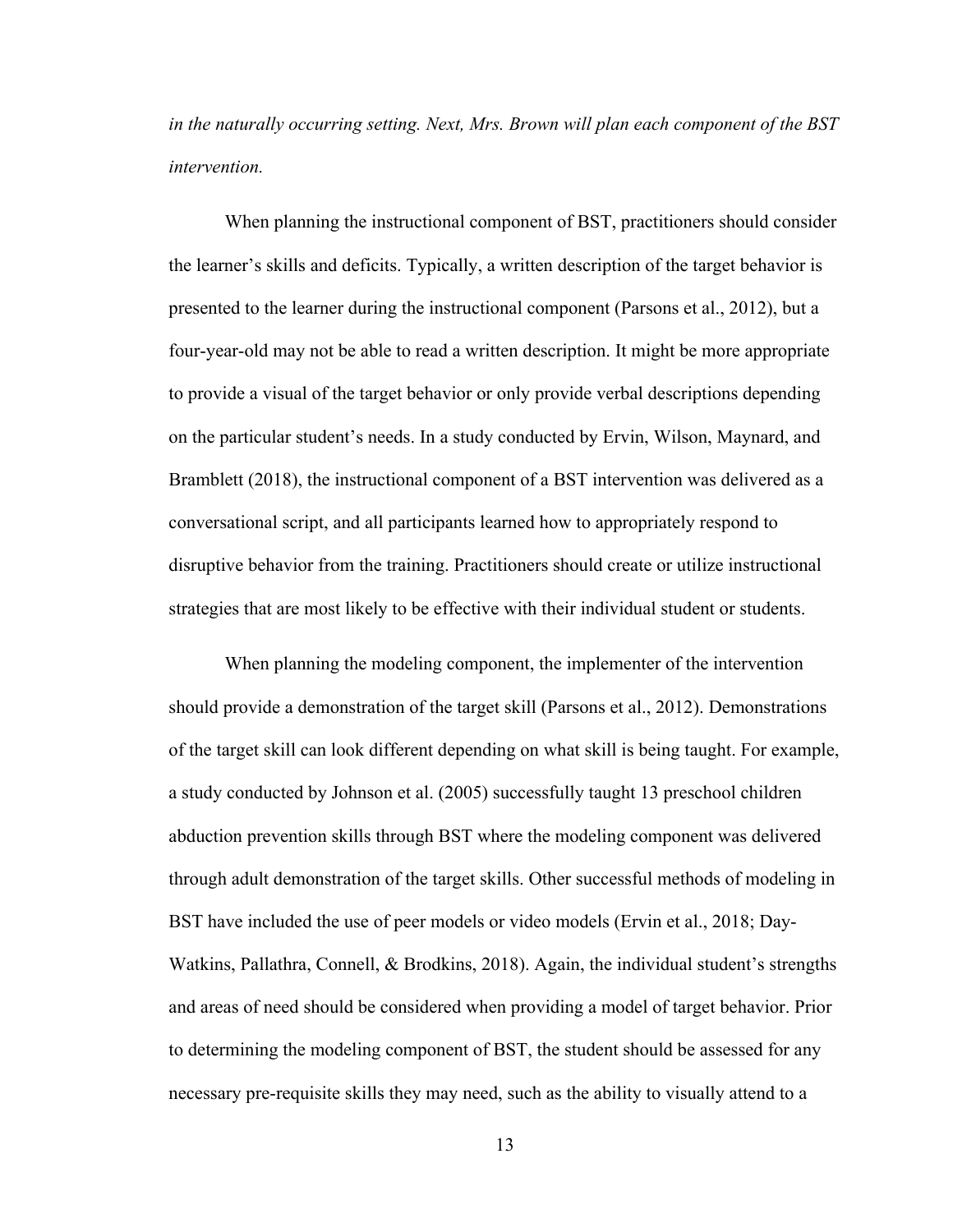model, the ability to attend to an activity for a certain period of time, or the ability to imitate a model.

Following the modeling component, a practitioner should plan for the rehearsal and feedback components. Rehearsal and feedback components are usually intertwined, since specific feedback is often based on the student's performance during rehearsal. A study conducted by Morgan and Wine (2018) successfully taught an 18-year-old student with autism four restaurant job skills through BST. Rehearsal opportunities were provided in a functioning restaurant during business hours, and either corrective feedback or behavior specific praise were given based on the participant's performance. The participant learned all four skills in under six training trials, and he maintained all skills six months after training (Morgan & Wine, 2018). By providing the student a chance to practice the target skill and by providing real-time feedback, the rehearsal and feedback components are complete.

*Mrs. Brown chooses to set up her BST intervention in the following manner: First, she decides to read-aloud a short story with pictures and visual supports on the importance of sharing as her instructional component. Since Nick enjoys having stories read aloud to him, Mrs. Brown believes this will be a reinforcing activity, and she believes the pictures and visual supports in the story will allow Nick to better understand the behavior that is expected of him. For the modeling component, she decides that she will demonstrate how to share one toy from a selection of many similar toys with one of Nick's peers while narrating her actions aloud, and she determines a sampling of peers that would work well. Finally, she decides that for the rehearsal and feedback components, she will provide Nick with the selection of toys and instruct him to share*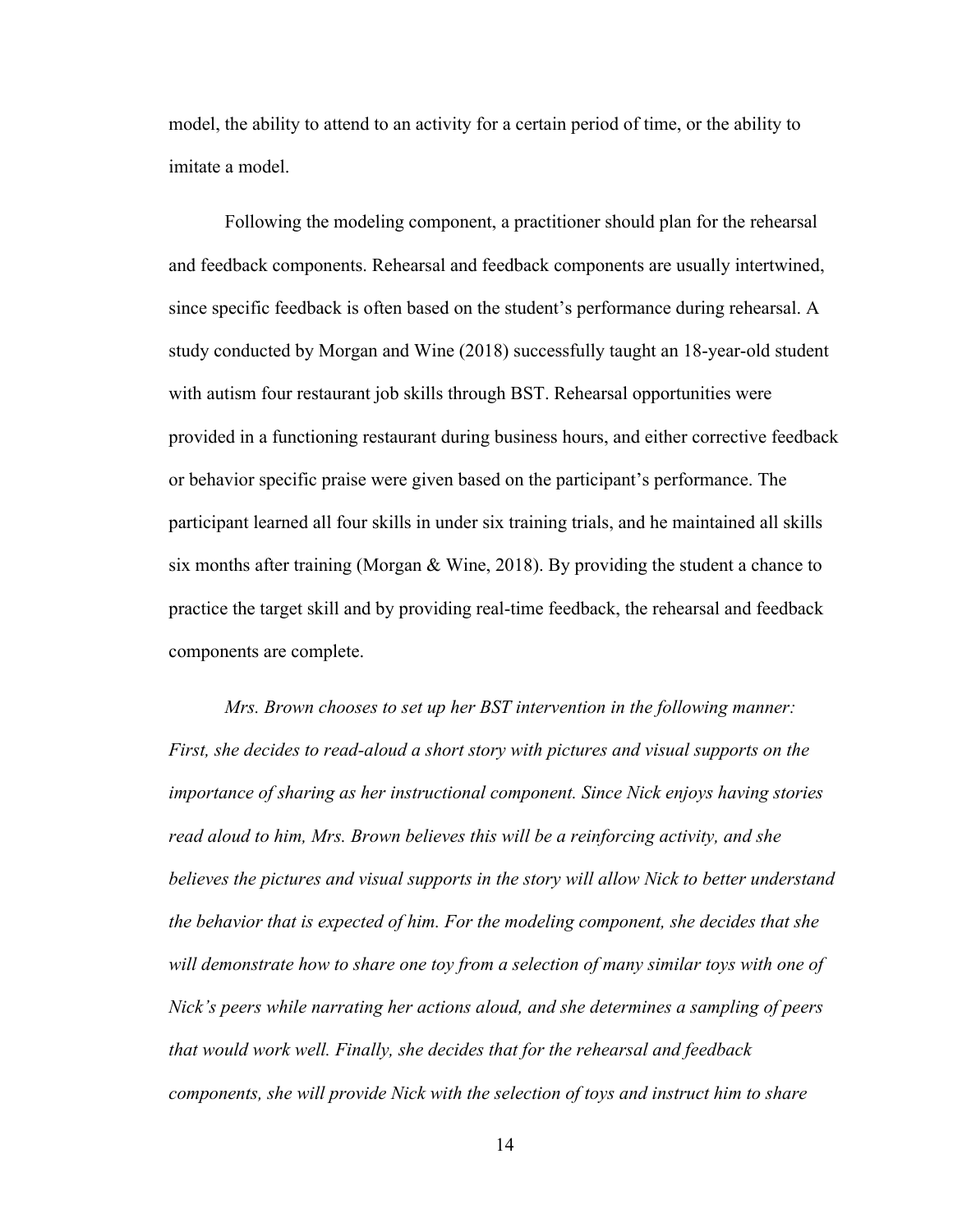*with the peer. Depending on Nick's behavior, Mrs. Brown will either provide behavior specific praise and a high-five, or she will provide the instruction again and physically prompt Nick to share a toy through hand-over-hand guidance. Now that all aspects of the intervention have been considered, Mrs. Brown is ready for the next step.* 

The next step in preparing for the intervention is to collect any materials that will be required, including any data collection materials. Once materials are secured, the BST intervention is ready to be implemented with the child. Implementation should occur at the pre-specified location and time, with the pre-determined materials, in the way the plan was written. Each component of the intervention will be introduced sequentially during each session, and any data collection should be graphed for visual analysis. Once the student reaches mastery criterion, the behavior should be periodically monitored for any changes.

*Mrs. Brown has thought out and pre-planned all the components of the training. She gathers the storybook on sharing and visual supports, the toys for the modeling and rehearsal components, and her data collection materials. The following day, she implements the intervention as planned. If the intervention is effective in teaching Nick how to share, Mrs. Brown should observe an increase in sharing behavior over the next few weeks. If there are no changes in Nick's behavior over the next few weeks, Mrs. Brown may need to modify her intervention to better meet Nick's needs.*

As the scenario shows, BST does involve pre-planning and assessment of intervention effects. Once the planning is complete though, the intervention can be implemented in fairly short durations for relatively low costs. The steps of BST are often already utilized throughout the classroom as different instructional procedures (Parsons et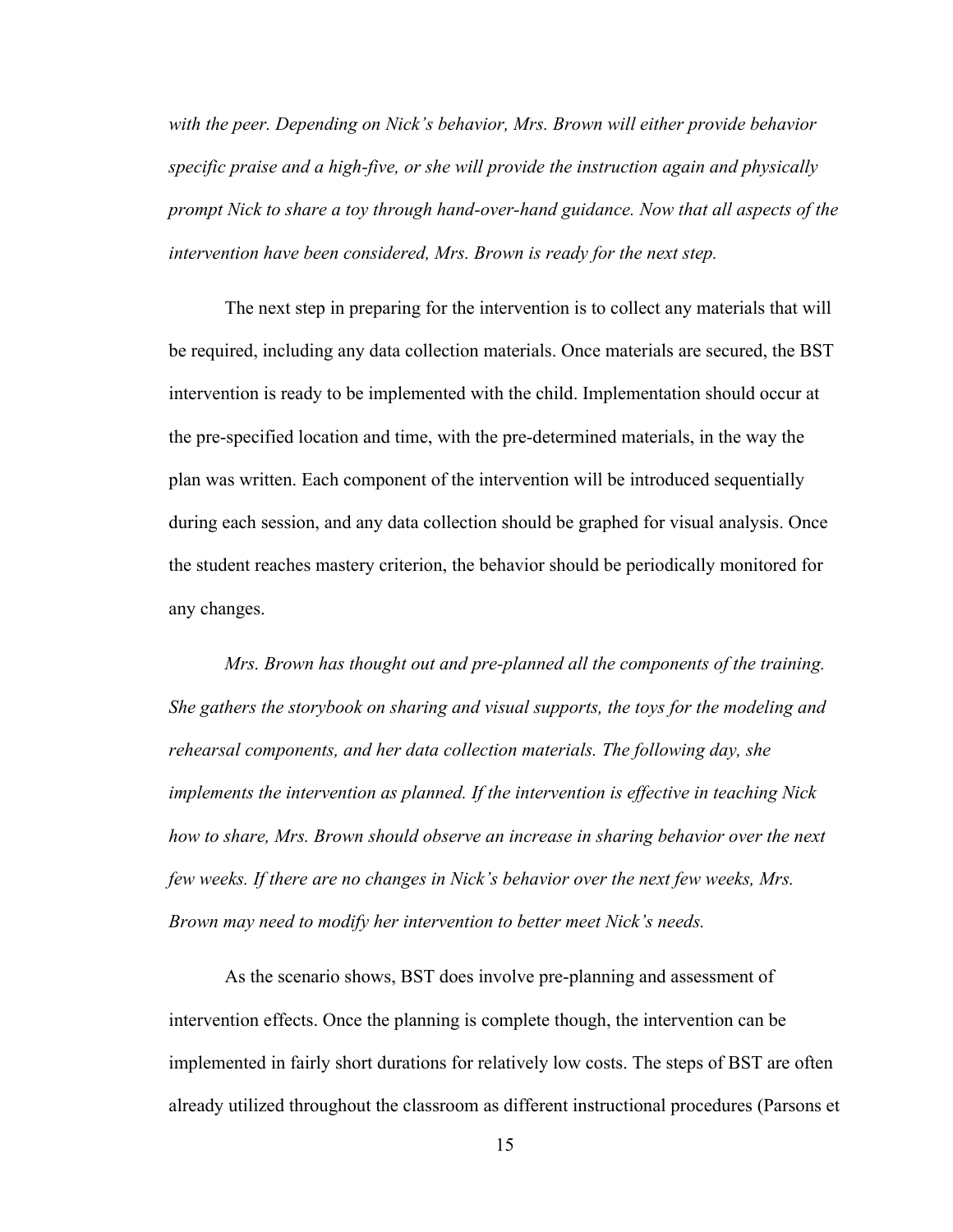al., 2012), so teachers may feel comfortable utilizing the individual components. When all components are combined into one treatment package, there is a better chance that the student will effectively learn the target behavior.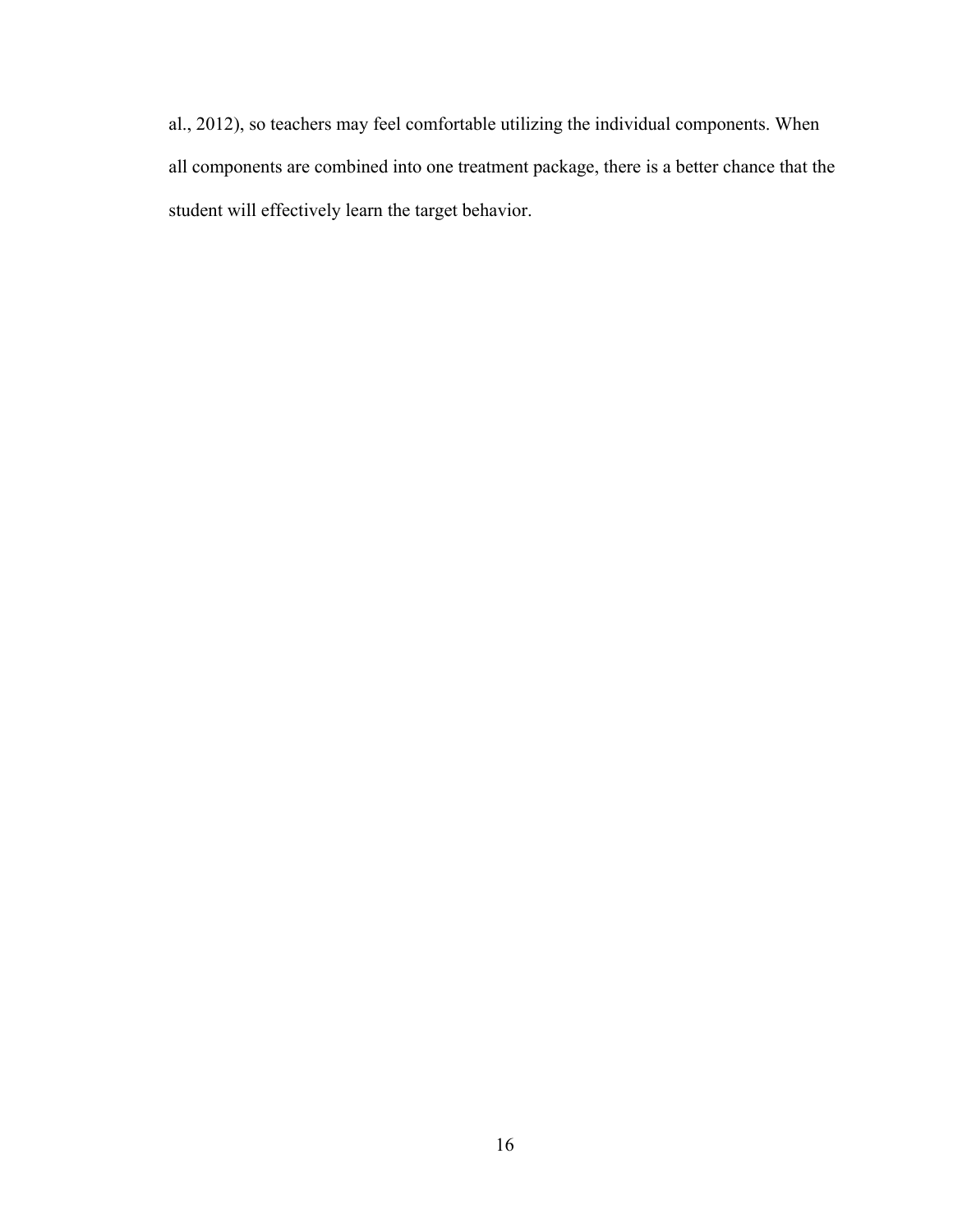# APPENDIX

| Article:                                                                                                                                                                                                                                                                  |                                        |                                                                  |                                                |                                                        |                                                             |                                 |                                                              |                                                                  |                          |                                                                                                                                  |                                                                                     |                                                                                              |                                                                                             |
|---------------------------------------------------------------------------------------------------------------------------------------------------------------------------------------------------------------------------------------------------------------------------|----------------------------------------|------------------------------------------------------------------|------------------------------------------------|--------------------------------------------------------|-------------------------------------------------------------|---------------------------------|--------------------------------------------------------------|------------------------------------------------------------------|--------------------------|----------------------------------------------------------------------------------------------------------------------------------|-------------------------------------------------------------------------------------|----------------------------------------------------------------------------------------------|---------------------------------------------------------------------------------------------|
| <b>Evaluation of Rigor</b>                                                                                                                                                                                                                                                |                                        |                                                                  |                                                |                                                        |                                                             |                                 |                                                              |                                                                  |                          |                                                                                                                                  | <b>Evaluation of Outcomes</b>                                                       |                                                                                              |                                                                                             |
|                                                                                                                                                                                                                                                                           | Code for each design within an article |                                                                  |                                                |                                                        |                                                             |                                 |                                                              |                                                                  |                          |                                                                                                                                  |                                                                                     | Code for each design within an article                                                       |                                                                                             |
| Design                                                                                                                                                                                                                                                                    | Systematic<br>Manipulation<br>of IV    | Adequate<br>attempts to<br>demonstrate<br>effectiveness<br>of IV | At least 5 data<br>points in each<br>condition | If not, at least 3<br>data points in<br>each condition | IOA collected<br>at 20% of<br>sessions in<br>each condition | IOA was at<br>least 80%         | For Multiple<br>Probe Designs:<br>Other MP<br>guidelines met | PF collected at<br>least 20% of<br>sessions in each<br>condition | PF was at least<br>80%   | Rating: Meets,<br>Meets with<br>Reservations.<br>Does Not Meet                                                                   | Functional<br>Relation Present?                                                     | Rating: Strong.<br>Moderate, None                                                            |                                                                                             |
|                                                                                                                                                                                                                                                                           |                                        |                                                                  |                                                |                                                        |                                                             |                                 |                                                              |                                                                  |                          |                                                                                                                                  |                                                                                     |                                                                                              |                                                                                             |
|                                                                                                                                                                                                                                                                           |                                        |                                                                  |                                                |                                                        |                                                             |                                 |                                                              |                                                                  |                          |                                                                                                                                  |                                                                                     |                                                                                              |                                                                                             |
|                                                                                                                                                                                                                                                                           |                                        |                                                                  |                                                |                                                        |                                                             |                                 |                                                              |                                                                  |                          |                                                                                                                                  |                                                                                     |                                                                                              |                                                                                             |
|                                                                                                                                                                                                                                                                           |                                        |                                                                  |                                                |                                                        |                                                             |                                 |                                                              |                                                                  |                          |                                                                                                                                  |                                                                                     |                                                                                              |                                                                                             |
| Code for the article                                                                                                                                                                                                                                                      | <b>Evaluation of Bias and Quality</b>  |                                                                  |                                                |                                                        |                                                             |                                 |                                                              |                                                                  |                          |                                                                                                                                  |                                                                                     | <b>Additional Considerations for MP Designs</b>                                              |                                                                                             |
| <b>Randomization</b>                                                                                                                                                                                                                                                      |                                        |                                                                  |                                                |                                                        |                                                             |                                 |                                                              |                                                                  |                          |                                                                                                                                  |                                                                                     |                                                                                              |                                                                                             |
| Was randomization appropriate?<br>Did randomization occur?                                                                                                                                                                                                                |                                        |                                                                  |                                                |                                                        |                                                             | <b>Rating for Randomization</b> |                                                              |                                                                  |                          | <b>WWC Standards for Multiple Probe Designs</b>                                                                                  |                                                                                     |                                                                                              |                                                                                             |
| Type of randomization                                                                                                                                                                                                                                                     |                                        |                                                                  |                                                |                                                        |                                                             | Low Risk of Bias                |                                                              | High Risk of Bias                                                |                          | <b>Meets Evidence Standards</b>                                                                                                  | <b>Meets Evidence Standards</b><br>with Reservations                                |                                                                                              |                                                                                             |
| <b>Blinding</b><br>Were any members of the research team blind to the conditions (IOA, PF,                                                                                                                                                                                |                                        |                                                                  |                                                |                                                        |                                                             |                                 |                                                              |                                                                  |                          |                                                                                                                                  | Meet standards for Meets standards<br>a multiple baseline                           |                                                                                              | Meets standards with<br>reservations                                                        |
| implementation) or outcomes (when visually analyzing data)?                                                                                                                                                                                                               |                                        |                                                                  |                                                |                                                        |                                                             | <b>Rating for Blinding</b>      |                                                              |                                                                  |                          | design                                                                                                                           |                                                                                     |                                                                                              |                                                                                             |
| Type of blinding                                                                                                                                                                                                                                                          |                                        |                                                                  |                                                |                                                        |                                                             |                                 | Low Risk of Bias                                             |                                                                  | <b>High Risk of Bias</b> | pre-intervention<br>sessions (Baseline)                                                                                          | Overlapping initial Each case has probe points in<br>the initial three sessions     | Each case has at least one<br>probe point in the first three<br>sessions                     |                                                                                             |
|                                                                                                                                                                                                                                                                           |                                        |                                                                  |                                                |                                                        |                                                             |                                 |                                                              |                                                                  |                          | Probes prior to                                                                                                                  | Three consecutive points just<br>prior to introducing the                           | At least one point just prior to                                                             |                                                                                             |
| <b>Ouality Measures</b><br>Was the study ecologically valid (given research question and intended audience)?<br>Was social validity (goals, outcomes, procedures) mentioned and assessed? And appropriate?<br>Was generalization mentioned and assessed? And appropriate? |                                        |                                                                  |                                                |                                                        |                                                             |                                 |                                                              |                                                                  |                          | introducing the<br>independent variable and one<br>ndependent<br>variable to a given probe point every eight<br>sessions<br>case | introducing the independent<br>variable and one probe point<br>every eight sessions |                                                                                              |                                                                                             |
| Was maintenance mentioned and assessed? And appropriate?                                                                                                                                                                                                                  |                                        |                                                                  |                                                |                                                        |                                                             |                                 |                                                              |                                                                  |                          | <b>Probes for</b><br>subsequent cases                                                                                            | At least one point placed                                                           | At least one point placed<br>either immediately prior to the either immediately prior to the |                                                                                             |
| <b>Bias and Quality</b><br>Were participants appropriate for the study - given the research question, inclusion criteria, and                                                                                                                                             |                                        |                                                                  |                                                |                                                        |                                                             |                                 | <b>Rating for Participants</b>                               |                                                                  |                          |                                                                                                                                  | when introducing<br>the independent<br>variable to a                                | first intervention session for<br>the earlier case or once the<br>intervention criterion is  | first intervention session for<br>the earlier case or once the<br>intervention criterion is |
| descriptive information?                                                                                                                                                                                                                                                  |                                        |                                                                  |                                                |                                                        |                                                             |                                 |                                                              | Low Risk of Bias                                                 |                          | High Risk of Bias                                                                                                                | preceding case                                                                      | reached for the earlier case.                                                                | reached for the earlier case.                                                               |
|                                                                                                                                                                                                                                                                           |                                        |                                                                  |                                                |                                                        |                                                             |                                 |                                                              |                                                                  |                          |                                                                                                                                  |                                                                                     |                                                                                              |                                                                                             |

Notes/Comments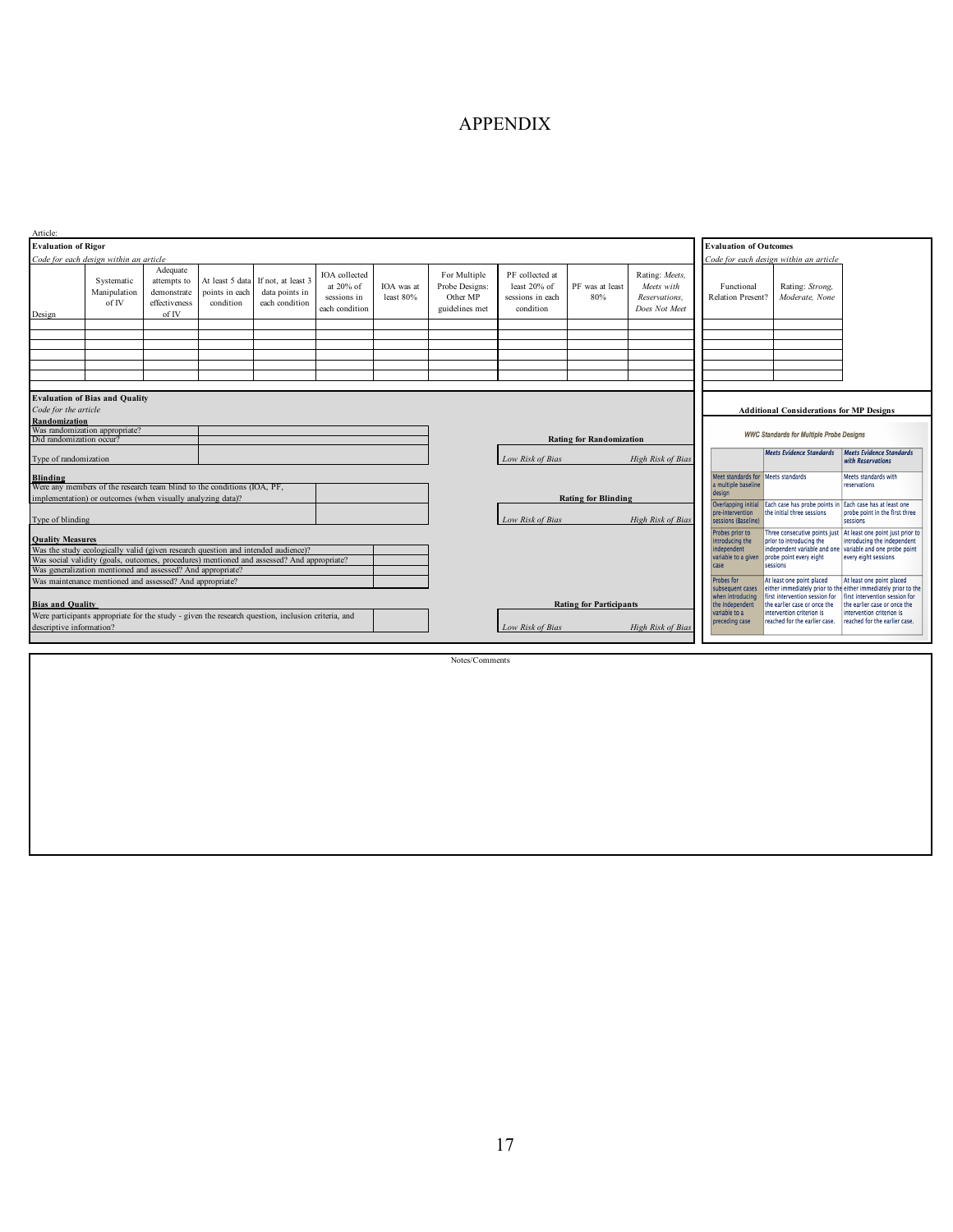#### REFERENCES

- Chazin, K. T., Barton, E. E., Ledford, J. R., & Pokorski, E. A. (2018). Implementation and intervention practices to facilitate communication skills for a child with complex communication needs. *Journal of Early Intervention, 40*(2), 138-157.
- Council for Exceptional Children. (2014). *Council for exceptional children standards for evidence-base practices in special education*. Arlington, VA. Retrieved from: https://www.cec.sped.org/~/media/Images/Standards/CEC%20EBP%20Standards %20cover/CECs%20Evidence%20Based%20Practice%20Standards.pdf
- Day-Watkins, J., Pallathra, A. A., Connell, J. E., & Brodkin, E. S. (2018). Behavior skills training with voice-over video modeling. *Journal of Organizational Behavior Management, 38*(2), 258-273.
- Dib, N., & Sturmey, P. (2012). Behavioral skills training and skill learning. In Seel N. M. (Eds.), *Encyclopedia of the Sciences of Learning*. (p. 23). Boston, MA: Springer.
- Ergin, B., & Ergin, E. (2017). The predictive power of preschool children's social behaviors on their play skills. *Journal of Education and Training Studies, 5*(9), 140-145.
- Ervin, T., Wilson, A. N., Maynard, B. R., & Bramblett, T. (2018). Determining the effectiveness of behavior skills training and observational learning on classroom behaviors: A case study. *Social Work Research, 42,* 106-117.
- Gast, D. L., & Ledford, J. R. (2018). Research approaches in applied settings. In Ledford, J. R. & Gast, D. L. (Eds.), *Single case research methodology: Applications in special education and behavioral sciences* (3rd ed., pp. 1-26). New York, NY: Routledge.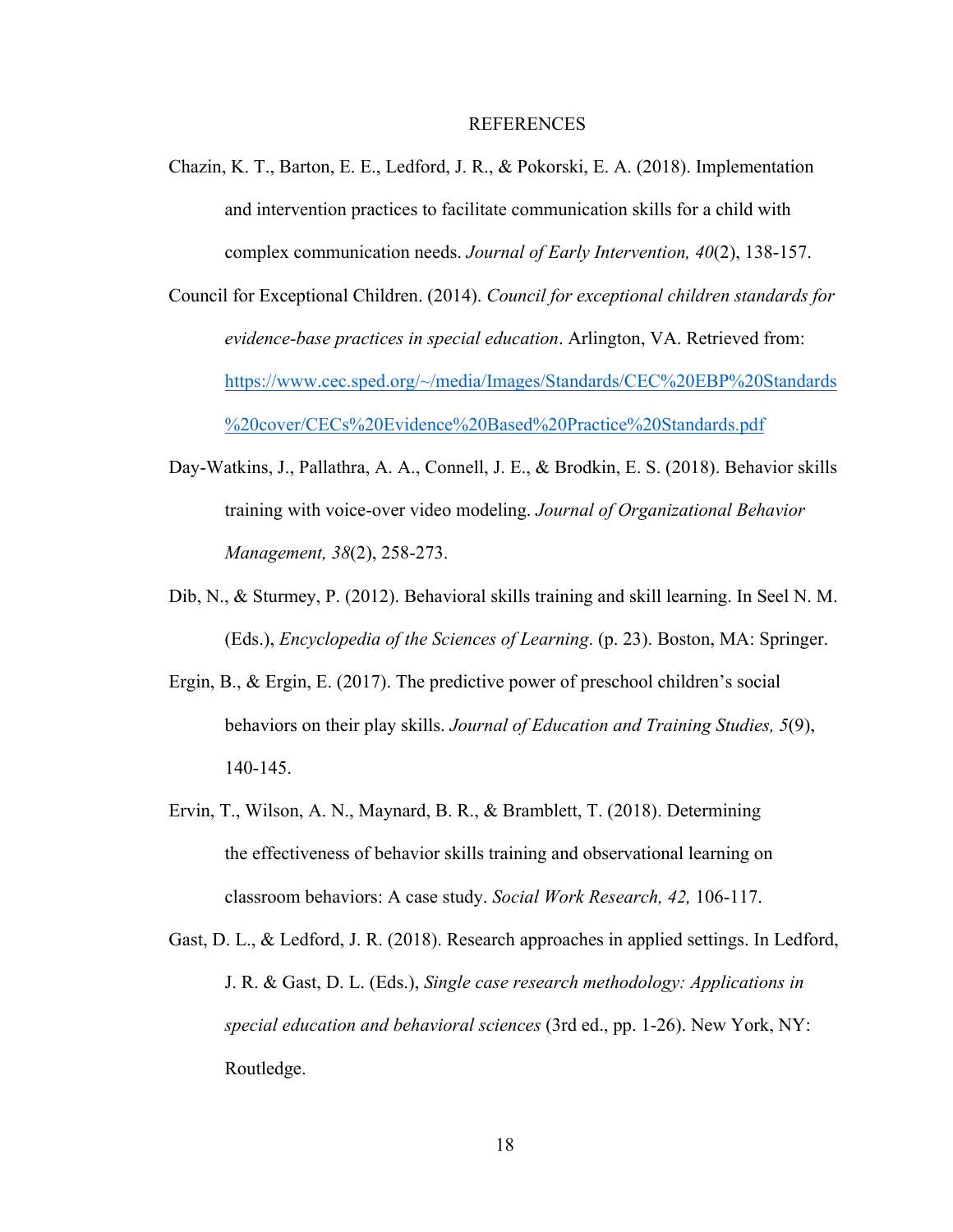- Gast, D. L., Lloyd, B. P., & Ledford, J. R. (2018) Multiple baseline and multiple probe designs. In Ledford, J. R. & Gast, D. L. (Eds.), *Single case research methodology: Applications in special education and behavioral sciences* (3rd ed., pp. 239-281). New York, NY: Routledge.
- Graudins, M. M., Rehfeldt, R. A., DeMattei, R., Baker, J. C., & Scaglia, F. (2012) Exploring the efficacy of behavioral skills training to teach basic behavior analytic techniques to oral care providers. *Research in Autism Spectrum Disorders, 6,* 978-987.
- Johnson, B. M., Miltenberger, R. G., Egemo-Helm, K., Jostad, C. M., Flessner, C., & Gatheridge, B. (2005). Evaluation of behavioral skills training for teaching abduction-prevention skills to young children. *Journal of Applied Behavior Analysis, 38*(1), 67-78.
- Kaminski, A. J., Fisher, W. W., Greer, B. D., & Akers, J. S. (2018). Increasing sharing in children with autism spectrum disorder using automated discriminative stimuli. *Learning and Motivation, 62,* 41-50.
- Lane, J. D., Gast, D. L., Ledford, J. R., & Shepley, C. (2017). Increasing social behaviors in young children with social-communication delays in a group arrangement in preschool. *Education and Treatment of Children, 40,* 115- 144.
- Lane, J. D., Gast, D. L., Shepley, C., & Ledford, J. R. (2015). Including social opportunities during small group instruction of preschool children with social-communication delays. *Journal of Early Intervention,* 1-20.

Ledford, J. R., Lane, J. D., & Tate, R. (2018). Evaluating Quality and Rigor in Single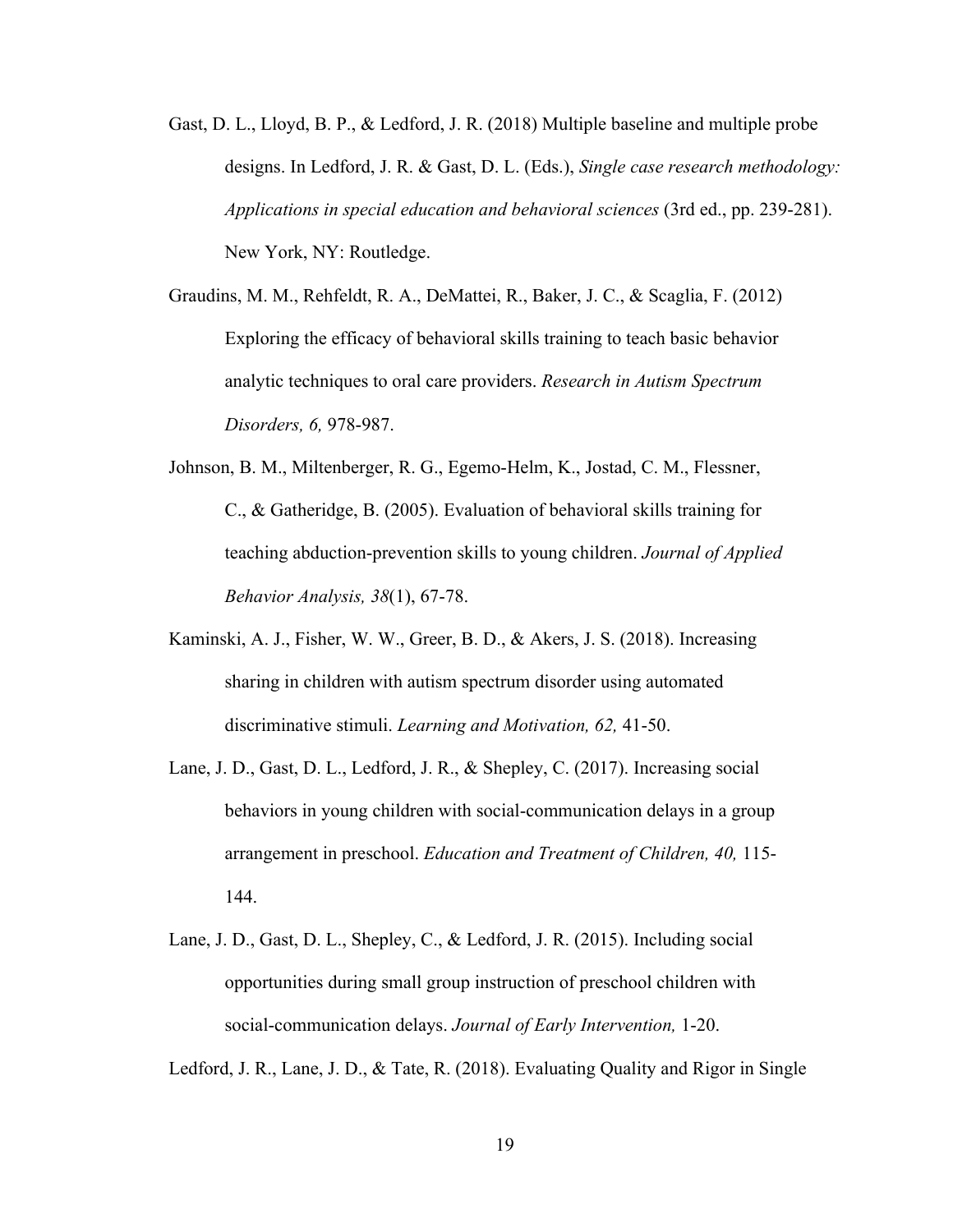Case Research. In Ledford, J. R. & Gast, D. L. (Eds.), *Single case research methodology: Applications in special education and behavioral sciences* (3rd ed., pp. 1-26). New York, NY: Routledge.

- Morgan, C. A., & Wine, B. (2018). Evaluation of behavior skills training for teaching work skills to a student with autism spectrum disorder. *Education and Treatment of Children, 41*(2), 223-232.
- Parsons, M. B., Rollyson, J. H., & Reid, D. H. (2012). Evidence-based staff training: A guide for practitioners. *Behavior Analysis in Practice, 5*(2), 2-11.
- What Works Clearinghouse. (2020). *What Works Clearinghouse Standards Handbook, Version 4.1*. Washington, DC: U.S. Department of Education, Institute of Education Sciences, National Center for Education Evaluation and Regional Assistance. Retrieved from:

https://ies.ed.gov/ncee/wwc/Docs/referenceresources/WWC-Standards-Handbook-v4-1-508.pdf